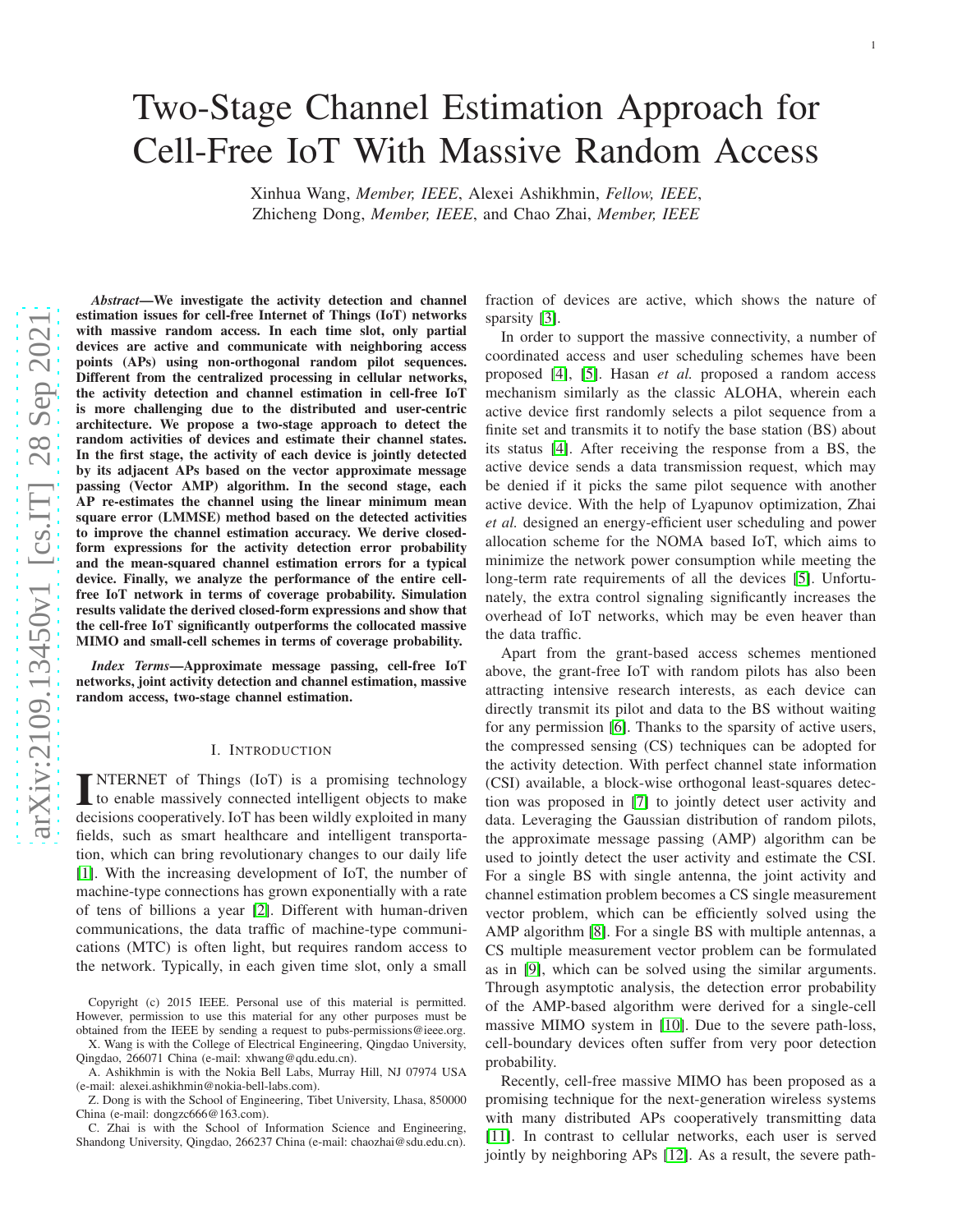loss effect can be alleviated in the distributed and user-centric architecture [13]. In order to acquire the CSI, each AP can locally estimate the CSI using the linear minimum mean square error (LMMSE) technique. Considering the massive connectivity in IoT networks, the optimal LMMSE channel estimation with non-orthogonal random pilots were studied in [\[14\]](#page-12-0) and [15] for single and multiple antenna cases, respectively. Using the local CSI, each AP pre-processes the received signals separately, and then delivers the generated scalars to the CPU for the combination and decoding. In all of these works, it is assumed that the active users are all correctly identified, thus APs need to estimate the channel coefficients of all the active users. This assumption is not suitable for the grant-free IoT networks with massive connectivity.

In this work, we consider a user-centric and distributed cell-free network, wherein each device is served by all the APs located in a circular area with a given radius around the device. Activity detection in cell-free networks is a challenging problem, because the previously used CS techniques require centralized processing at the cellular BS, which is not suitable for the user-centric cell-free network [16]. Inspired by this fact, we propose a two-stage approach to detect active users and estimate their channel coefficients, and further analyze the system performance. Our main contributions are three-fold:

- We properly model the stochastic cell-free IoT network with massive random access in the  $\mathbb{R}^2$  regime. We propose a two-stage approach to detect active users and estimate their channel coefficients. In the first stage, the activity of each device is jointly determined by its adjacent APs based on the vector AMP algorithm. In the second stage, the APs re-estimate the CSI using the lowcomplexity LMMSE method to improve the accuracy of CSI estimation for the active users.
- For each device, we derive closed-form expressions for the activity detection error probability and the meansquared channel estimation error through asymptotic analysis. Furthermore, we study the impact of the number of antennas applied at each AP, and the density of APs.
- For the entire stochastic network, we analyze the coverage probability and make comparisons with the cellular massive MIMO and small-cells. Simulation results verify the accuracy of the derived closed-form expressions and show that the user-centric approach can significantly improve the accuracy of channel estimation.

The rest of this paper is organized as follows. In Section II, we describe the system model and outline our results. In Section III, we illustrate the proposed two-stage approach. Section IV and V analyze the performance of device and network, respectively. Simulation results are provided in Section VI. Finally, Section VII concludes this paper.

*Notation*: Throughout this paper, scalars and vectors are denoted by lowercase letters and boldface lowercase letters, respectively.  $\lVert \cdot \rVert$  and  $\lVert \cdot \rVert$  represent the absolute value and the  $\ell_2$  norm, respectively.  $(\cdot)^H$  and  $(\cdot)^{-1}$  denote the conjugate transpose and the inverse operation, respectively.  $CN(m, R)$ denotes the circularly symmetric complex Gaussian (CSCG) distribution with mean vector **m** and covariance matrix **R**.  $\mathbb{E}[\cdot]$ 



Fig. 1. The stochastic cell-free IoT network with massive random access. The gray circle with radius  $R_0$  is the coverage area of the m-th AP, and  $\mathcal{D}_m$  is the set of the devices within the gray circle. The red circle with radius  $R_0$  is the coverage area of the k-th device, and  $A_k$  is the set of the APs within the red circle. The activity of the  $k$ -th device is jointly determined by the APs denoted as  $A_k$  within the green circle with cooperation radius  $R_1 < R_0$ .

and var $\{\cdot\}$  stand for expectation and variance operations, respectively.  $\Gamma(\cdot)$ ,  $\gamma(\cdot, \cdot)$ ,  $\Gamma(\cdot, \cdot)$  denote the Gamma function, the lower incomplete Gamma function, and the upper incomplete Gamma function, respectively.  $x \sim \text{Gamma}(a, b)$  represents that a random variable  $x$  is gamma-distributed with shape  $a$ and scale b.

#### II. SYSTEM MODEL AND OUTLINE OF RESULTS

#### *A. System Model*

As shown in Fig. 1, we consider a stochastic user-centric cell-free IoT network, which consists of randomly distributed APs and IoT devices. Each AP is equipped with  $N$  antennas and connects to a central processing unit (CPU), via a backhaul network. We assume that the locations of APs follow a homogeneous Poisson point process (PPP)  $\Phi_A$  with density  $\lambda_A$ , while the locations of devices follow another independent homogeneous PPP  $\Phi_D$  with higher density  $\lambda_D \to \infty$ . In each time slot, each device independently transmit data to APs with probability  $\epsilon$ . Let  $r_{m,k}$  denote the distance between the mth AP and the k-th device. Let  $g_{m,k} \in \mathbb{C}^{N \times 1}$  denote the corresponding channel coefficients. Unlike a cellular network, each device is served by its adjacent APs within its *coverage area*. Here, the *coverage area* of each AP or each device is a circular area with sufficient large radius  $R_0$ . The *n*-th element of  $\boldsymbol{g}_{m,k}$  is modeled as

$$
g_{(m,n),k} = \begin{cases} \sqrt{\beta_{m,k}} h_{(m,n),k}, & \text{if } r_{m,k} \le R_0, \\ 0, & \text{otherwise,} \end{cases}
$$

where  $h_{(m,n),k} \sim \mathcal{CN}(0,1)$  is the small-scale fading, and  $\sqrt{\beta_{m,k}}$  denotes the path-loss which decreases monotonically with  $r_{m,k}$ . As shown in Fig. 1, the k-th device is served by a set of APs denoted by  $A_k$ , which are located within its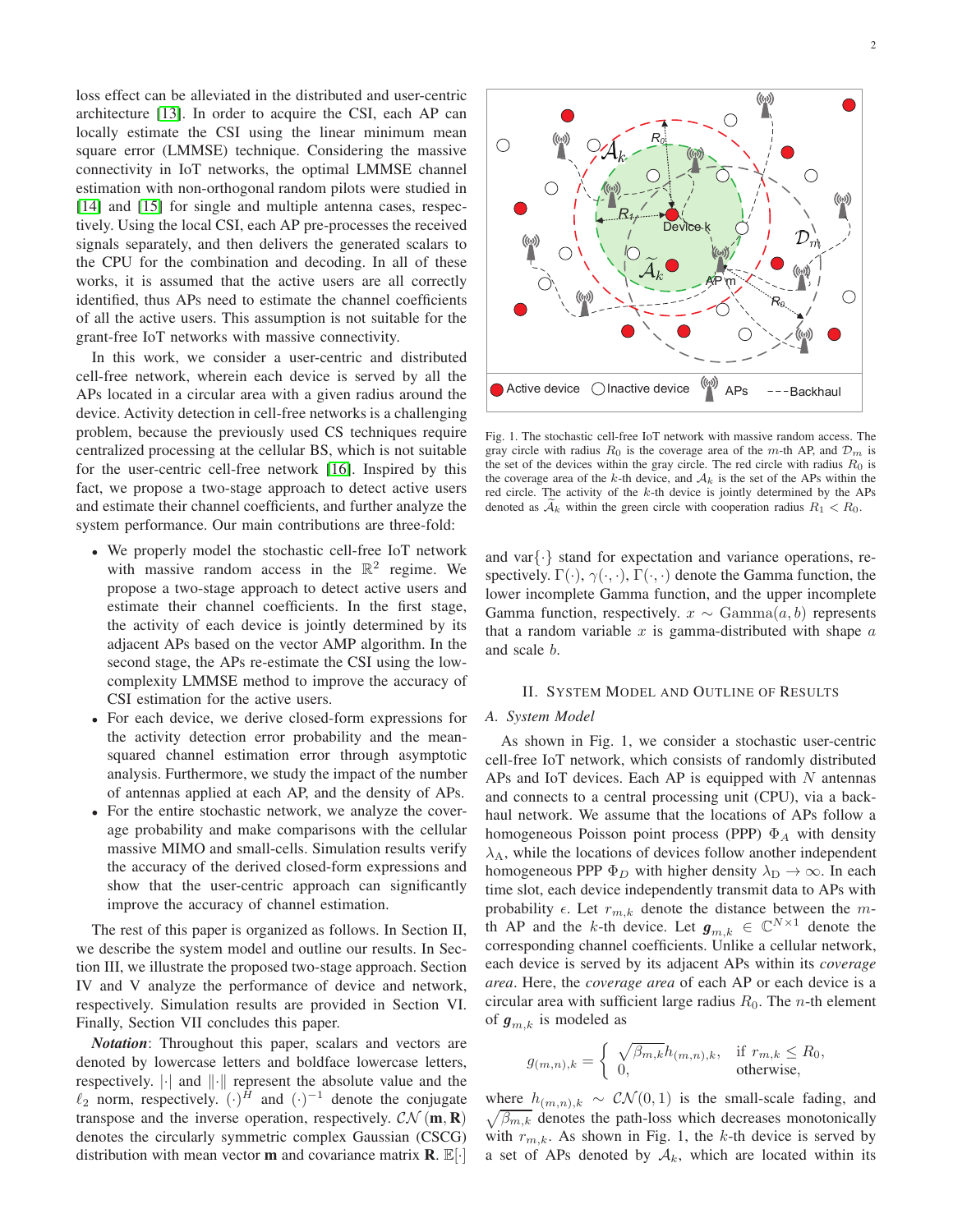coverage area denoted by a red circle. Let  $\mathcal{D}_m$  be the set of devices within the coverage area of the  $m$ -th AP denoted by the gray circle.

Let  $\alpha_k$  be the activity indicator of the k-th device, i.e.,

$$
\alpha_k = \begin{cases} 1, & \text{if } k \text{-th device is active,} \\ 0, & \text{otherwise.} \end{cases}
$$
 (1)

Let  $Pr(\alpha_k = 1) = \epsilon, \forall k$ . We assume that the activity detection for the  $k$ -th device is conducted by APs located within the circular area of radius  $R_1 \leq R_0$  (the green circle in Fig. 1). We call  $R_1$  the *cooperative radius*. We denote the cooperative APs by the set  $\mathcal{A}_k = \{m : r_{m,k} \leq R_1\}.$ 

In the channel estimation phase, each active device transmits the pilot sequence  $\psi_k \sim \mathcal{CN}\left(0, \frac{1}{\tau}I_{\tau}\right)$  with a normalized power  $\rho$ , where  $\tau$  is the length of each pilot sequence. For the m-th AP, we define  $\boldsymbol{\alpha}_m = \text{diag}(\cdots, \alpha_k, \cdots), \ \boldsymbol{\beta}_m =$ diag $(\cdots, \beta_{m,k}, \cdots)$ , and  $\Psi_m = [\cdots, \psi_k, \cdots] \sim \mathbb{C}^{\tau \times |\mathcal{D}_m|}$ where  $k \in \mathcal{D}_m$ , and  $\Psi_m$  and  $\beta_m$  are assumed to be available for the *m*-th AP. Let  $E = \tau \rho$ , the received signal at the *n*-th antenna of the  $m$ -th AP is given by

$$
\mathbf{y}_{(m,n)} = \sqrt{E} \sum_{k \in \mathcal{D}_m} \alpha_k g_{(m,n),k} \psi_k + \mathbf{w}_{(m,n)} \n= \sqrt{E} \mathbf{\Psi}_m \mathbf{\alpha}_m \mathbf{g}_{(m,n)} + \mathbf{w}_{(m,n)},
$$
\n(2)

where  $\mathbf{w}_{(m,n)} \sim \mathcal{CN}(0, \mathbf{I}_{\tau})$  is the normalized noise, and

$$
\boldsymbol{g}_{(m,n)} = \begin{bmatrix} \cdots & g_{(m,n),k}, \cdots \end{bmatrix}^T \in \mathbb{C}^{|\mathcal{D}_m| \times 1}, \ k \in \mathcal{D}_m
$$

denotes the channel coefficients vector between the  $n$ -th antenna of the m-th AP and the devices in  $\mathcal{D}_m$ . The channel coefficients between the  $m$ -th AP and the  $k$ -th device are given by

$$
\boldsymbol{g}_{m,k} = \begin{bmatrix} g_{(m,1),k}, \cdots, g_{(m,N),k} \end{bmatrix}^T \in \mathbb{C}^{N \times 1}, k \in \mathcal{D}_m, (3)
$$

with  $g_{m,k} \sim \mathcal{CN}(0, \beta_{m,k}I_N), k \in \mathcal{D}_m$ . We combine the channel coefficients between all the  $N$  antennas of the  $m$ -th AP and all the devices in  $\mathcal{D}_m$  into the matrix

$$
\mathbf{G}_m = [\mathbf{g}_{(m,1)}, \cdots, \mathbf{g}_{(m,N)}] = [\cdots, \mathbf{g}_{m,k}, \cdots]^T, k \in \mathcal{D}_m.
$$

According to  $(2)$ , the received pilots at the m-th AP can be expressed as

$$
\boldsymbol{Y}_{m} = \sqrt{E} \boldsymbol{\Psi}_{m} \boldsymbol{\alpha}_{m} \boldsymbol{G}_{m} + \boldsymbol{W}_{m} = \sqrt{E} \boldsymbol{\Psi}_{m} \boldsymbol{X}_{m} + \boldsymbol{W}_{m}, \quad (4)
$$

where

$$
\mathbf{Y}_m = [\mathbf{y}_{(m,1)}, \cdots, \mathbf{y}_{(m,N)}],
$$
  

$$
\mathbf{W}_m = [\mathbf{w}_{(m,1)}, \cdots, \mathbf{w}_{(m,N)}],
$$

and

$$
\boldsymbol{X}_m = \boldsymbol{\alpha}_m \boldsymbol{G}_m = [\cdots, \boldsymbol{x}_{m,k}, \cdots]^T, \, \, k \in \mathcal{D}_m,
$$

with

$$
\boldsymbol{x}_{m,k} = \alpha_k \boldsymbol{g}_{m,k}.\tag{5}
$$

According to [\(1\)](#page-2-1), the distribution of  $x_{m,k}$  is

$$
p_{\boldsymbol{x}_{m,k}} = (1 - \epsilon)\delta_{\boldsymbol{0}} + \epsilon p_{\boldsymbol{g}_{m,k}},\tag{6}
$$

where  $\delta_0$  denotes the point mass measure at zero as the k-th device is inactive, and  $p_{g_{m,k}}$  is the probability density function (PDF) of  $\mathbf{g}_{m,k}$  defined in [\(3\)](#page-2-2).

TABLE I

<span id="page-2-1"></span>

| <b>Notation</b>             | <b>Meaning</b>                                                                                                               |
|-----------------------------|------------------------------------------------------------------------------------------------------------------------------|
| $\Phi_A$                    | Poisson point process (PPP) of APs                                                                                           |
| $\lambda_A$                 | Density of $\Phi_A$                                                                                                          |
| $\Phi_D$                    | PPP of devices                                                                                                               |
| $\lambda_D$                 | Density of $\Phi_D$                                                                                                          |
| $r_{m,k}$                   | Distance between the $m$ -th AP and the $k$ -th device                                                                       |
| $\alpha_k$                  | Activity indicator of the $k$ -th device                                                                                     |
| $\widehat{\alpha}_k$        | estimate of $\alpha_k$                                                                                                       |
| $\pmb{\psi}_k$              | Pilot sequence of the $k$ -th device                                                                                         |
| $\tau$                      | Length of pilot                                                                                                              |
| $\boldsymbol{E}$            | Total transmit energy of pilot, i.e., $E = \tau \rho$                                                                        |
| $\rho$                      | Normalized pilot transmit power                                                                                              |
| $R_0$                       | Coverage radius                                                                                                              |
| $R_1$                       | Cooperation radius                                                                                                           |
| $\mathcal{A}_k$             | Set of APs within the coverage radius of the $k$ -th device, i.e.,<br>$A_k = \{m : r_{m,k} \le R_0\}.$                       |
| $\widetilde{\mathcal{A}}_k$ | Set of APs to jointly determine $\alpha_k$ , i.e., $\overline{A}_k = \{m : r_{m,k} \leq$<br>$R_1$                            |
| $\mathcal{D}_m$             | Set of devices within the coverage radius of the $m$ -th AP, i.e.,<br>$\mathcal{D}_m = \{k : d_{m,k} \leq R_0\}$             |
| $\Omega_m$                  | Active devices within the coverage radius of the $m$ -th AP,<br>i.e., $\Omega_m = \{k : \alpha_k = 1, k \in \mathcal{D}_m\}$ |
|                             |                                                                                                                              |

<span id="page-2-0"></span>For the ease of understanding, some notations of this paper are summarized in Table I. To facilitate analysis, we have the following assumptions made throughout this paper:

- We consider the cell-free IoT with massive connectivity, i.e.,  $\lambda_D \rightarrow \infty$ , which implies the number of active devices within the coverage of m-th AP  $|\Omega_m|/|\mathcal{D}_m| \to$  $\epsilon, \forall m.$
- <span id="page-2-2"></span>• Similar to [10], we consider the asymptotic regime with  $T, \tau, |\mathcal{D}_m| \to \infty$ , while keeping the total transmit energy of pilot  $E = \tau \rho$ , and the ratios  $\tau/T$  and  $\tau/|\mathcal{D}_m|$  fixed.

For the m-th AP, the path-loss coefficients  $\beta_{m,k}, k \in \mathcal{D}_m$ follow independent identical distribution for different geometry realizations, i.e.,  $\beta_{m,k} \sim p_{\beta}, \forall k \in \mathcal{D}_m$ . For a snap shot, each geometry realization of  $\{\beta_{m,k}: k \in \mathcal{D}_m\}$  is equivalent to  $|\mathcal{D}_m|$  multiplied by the realization of any  $\beta_{m,k}$ with  $k \in \mathcal{D}_m$ . Thus, the PDF of each geometry realization of  $\{\beta_{m,k} : k \in \mathcal{D}_m\}$  converges to  $p_\beta$  as  $\lambda_D \to \infty$ .

#### <span id="page-2-3"></span>*B. Outline of Results*

For the distributed and user-centric architecture, it is nontrivial to detect the user activity and estimate the CSI for cell-free IoT networks due to the following reasons: (1) The activity  $\alpha_k$  is jointly determined by its adjacent APs, which means the traditional centralized detection techniques [10] for cellular networks are unavailable. (2) Considering the overhead over back-haul, the distributed APs cannot fully cooperate to detect user activities. (3) Compared with [15], the performance analysis for LMMSE channel estimation is more challenging due to the possible errors of activity detection.

In Section III, we will propose a two-stage channel estimation approach based on the AMP algorithm and the LMMSE method.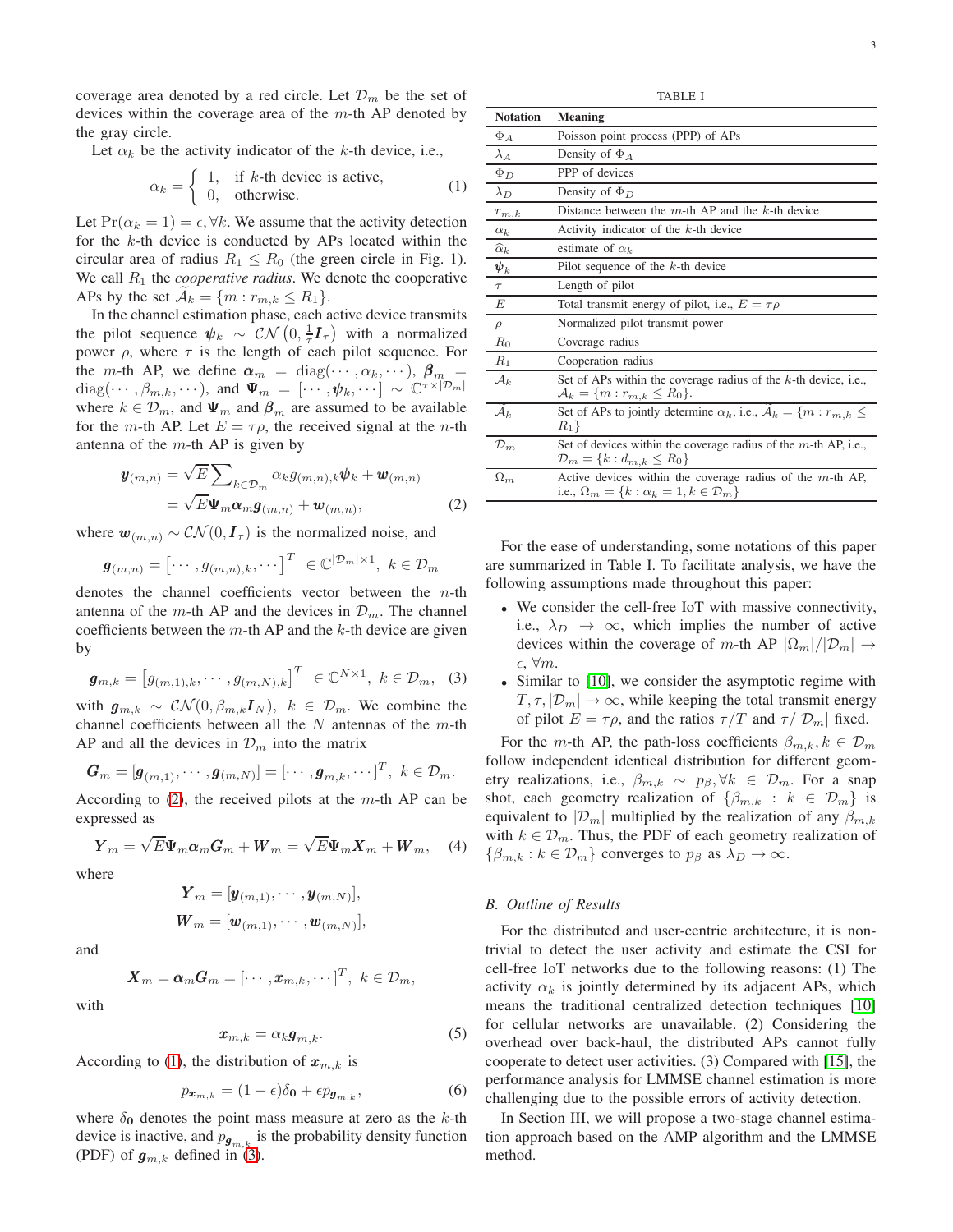- Stage I: According to the signals  $Y_m$  defined in [\(4\)](#page-2-3), each AP first estimates  $\mathbf{X}_m$  using the AMP algorithm. Then, the activity  $\hat{\alpha}_k$  of the k-th device is jointly determined by fusing the estimates  $\{\widehat{\mathbf{x}}_{m,k} : m \in \mathcal{A}_k\}$  from the adjacent APs  $A_k$ .
- Stage II: The channel vectors  $\{\widehat{\mathbf{g}}_{m,k} : k \in \mathcal{D}_m\}$  are re-estimated by the  $m$ -th AP using the low-complexity LMMSE method based on  $\hat{\boldsymbol{\alpha}}_m = \text{diag}(\cdots, \alpha_k, \cdots), k \in$  $\mathcal{D}_m$  and  $\boldsymbol{Y}_m$ .

In Section IV, the activity detection error probability and the mean-squared error of channel estimate are derived in closedform using the asymptotic analysis. In addition, we investigate how the number of antennas and the density of APs affect the system performance.

In Section V, we define the coverage probability as a metric to evaluate the performance for the entire stochastic cell-free IoT network. Then, we compare our user-centric based channel estimation approach with the collocated massive MIMO and small-cell in terms of coverage probability .

#### III. TWO-STAGE CHANNEL ESTIMATION APPROACH

#### *A. Pre-processing at Each AP for Stage I*

First, the m-th AP independently estimates  $X_m$  based on  $Y_m$  using the vector AMP algorithm. Similarly to [10], the vector AMP algorithm is updated as follows with initialization  $X_{m,(0)} = 0$  and  $R_{m,(0)} = Y_m$ ,

$$
\boldsymbol{x}_{m,k,(t+1)} = \eta\left(\widehat{\boldsymbol{x}}_{m,k,(t)}\right), k \in \mathcal{D}_m,
$$
  
\n
$$
\boldsymbol{R}_{m,(t+1)} = \boldsymbol{Y}_m - \boldsymbol{\Psi}_m \boldsymbol{X}_{m,(t+1)}
$$
\n(7)

$$
+\frac{|\mathcal{D}_m|}{\tau}R_{m,(t)}\sum_{k\in\mathcal{D}_m}\frac{\eta'(\widehat{\bm{x}}_{m,k,(t))}}{|\mathcal{D}_m|},\qquad(8)
$$

.

where  $t = 0, 1, \dots$  is the index of iteration, and

$$
\widehat{\bm{x}}_{m,k,(t)} = \bm{R}^H_{m,(t)}\bm{\psi}_{m,k} + \bm{x}_{m,k,(t)}
$$

 $\boldsymbol{X}_{m,(t)} = [\cdots, \boldsymbol{x}_{m,k,(t)}, \cdots]^T, k \in \mathcal{D}_m$  is the estimate of  $\boldsymbol{X}_m$ at the *t*-th iteration, and  $\mathbf{R}_{m,(t)} = [\cdots, \mathbf{r}_{m,k,(t)}, \cdots]^T$ ,  $k \in$  $\mathcal{D}_m$  represents the corresponding residual.  $\eta(\cdot)$  and  $\eta'(\cdot)$ represent an appropriately designed denoiser and its first-order derivative, respectively. Using the state evolution [10],  $\hat{\boldsymbol{x}}_{m,k,(t)}$ can be modeled as signal  $x_{m,k}$  plus independent Gaussian noise  $v_{m,k} \sim \mathcal{CN}(\mathbf{0}, I_N)$ , i.e.,

$$
\widehat{\boldsymbol{x}}_{m,k,(t)} = \boldsymbol{x}_{m,k} + \boldsymbol{\Theta}_{m,(t)}^{\frac{1}{2}} \boldsymbol{v}_{m,k},
$$
\n(9)

where  $v_{m,k}$  is independent of  $x_{m,k}$ , and the state  $\Theta_{m,(t)}$  can be predicted according to the state evolution. Starting from the initial state

$$
\mathbf{\Theta}_{m,(0)} = \frac{\mathbf{I}}{E} + \frac{|\mathcal{D}_m|}{\tau} \mathbb{E}_{\mathcal{D}_m} \bigg[ \mathbf{X}_{m,k} \mathbf{X}_{m,k}^H \bigg],\tag{10}
$$

the state evolution of the AMP algorithm at each iteration is updated as [10], i.e.,

$$
\mathbf{\Theta}_{m,(t+1)} = \frac{\mathbf{I}}{E} + \frac{|\mathcal{D}_m|}{\tau} \mathbb{E}_{\mathcal{D}_m} \left\{ \left[ \eta(\widehat{\mathbf{X}}_{m,k,(t)}) - \mathbf{X}_{m,k} \right] \left[ \eta(\widehat{\mathbf{X}}_{m,k,(t)}) - \mathbf{X}_{m,k} \right]^H \right\}, \tag{11}
$$

where  $\bm{X}_{m,k}$ ,  $\bm{V}_{m,k}$  and  $\widehat{\bm{X}}_{m,k,(t)} = \bm{X}_{m,k} + \bm{\Theta}^{\frac{1}{2}}_{m,(t)} \bm{V}_{m,k}$  are used to capture the distribution of  $x_{m,k}$ ,  $v_{m,k}$ , and  $\hat{x}_{m,k,(t)}$ , respectively. The expectation is taken over all of the devices in  $\mathcal{D}_m$ .

For a given  $\hat{\mathbf{x}}_{m,k,(t)}$ , the MMSE denoiser  $\eta(\cdot)$  is designed the same as in [10], given by

<span id="page-3-0"></span>
$$
\eta(\widehat{\boldsymbol{x}}_{m,k,(t)}) = \mathbb{E}\left[\boldsymbol{X}_{m,k}|\widehat{\boldsymbol{X}}_{m,k,(t)} = \widehat{\boldsymbol{x}}_{m,k,(t)}\right]
$$

$$
= \phi_{m,k,(t)}\beta_{m,k}\left(\beta_{m,k}\boldsymbol{I} + \boldsymbol{\Theta}_{m,(t)}\right)^{-1}\widehat{\boldsymbol{x}}_{m,k,(t)},\qquad(12)
$$

where

$$
\phi_{m,k,(t)} = \frac{1}{1 + \frac{1 - \epsilon}{\epsilon} \exp\left[-N(\mu_{m,k,(t)} - \nu_{m,k,(t)})\right]},\tag{12a}
$$
\n
$$
\mu_{m,k,(t)} = \frac{1}{2} \frac{1}{\hat{\sigma}^H} \left[\mathbf{A}^{-1} \left[ (R - \mathbf{I} + \mathbf{A}^{-1})^{-1} \right] \hat{\sigma} \right].
$$

$$
\mu_{m,k,(t)} = \frac{1}{N} \widehat{\mathbf{x}}_{m,k,(t)}^H \left\{ \mathbf{\Theta}_{m,(t)}^{-1} - [\beta_{m,k} I + \mathbf{\Theta}_{m,(t)}]^{-1} \right\} \widehat{\mathbf{x}}_{m,k,(t)},
$$
\n(12b)

$$
\nu_{m,k,(t)} = \frac{1}{N} \log \det \left( \boldsymbol{I} + \beta_{m,k} \boldsymbol{\Theta}_{m,(t)}^{-1} \right). \tag{12c}
$$

*Theorem 1:* In the asymptotic regime, the state evolution given in [\(11\)](#page-3-1) with the MMSE denoiser [\(12\)](#page-3-0) can be simplified as

<span id="page-3-2"></span>
$$
\mathbf{\Theta}_{m,(t)} = \theta_{m,(t)} \mathbf{I},\tag{13}
$$

with

$$
\theta_{m,(0)} = \frac{1}{E} + \frac{\epsilon |\mathcal{D}_m|}{\tau} \mathbb{E}_{\mathcal{D}_m}[\beta_{m,k}], \tag{13a}
$$

and

$$
\theta_{m,(t+1)} = \frac{1}{E} + \frac{|\mathcal{D}_m|}{N\tau} \mathbb{E}_{\mathcal{D}_m} \left\{ \left( \xi_{m,k,(t)} - 1 \right)^2 \left\| \boldsymbol{X}_{m,k} \right\|^2 + \left( \xi_{m,k,(t)} \right)^2 \theta_{m,(t)} \left\| \boldsymbol{V}_{m,k} \right\|^2 \right\}, \qquad (13b)
$$

where the expectation is taken over all of the devices in  $\mathcal{D}_m$ , and

<span id="page-3-3"></span>
$$
\xi_{m,k,(t)} = \frac{\phi_{m,k,(t)}\beta_{m,k}}{\beta_{m,k} + \theta_{m,(t)}}.
$$
\n(13c)

## *Proof:* See Appendix C.

Since  $\mathbf{\Theta}_{m,(t)}$  is a weighted identity matrix in each iteration, by substituting [\(13\)](#page-3-2) into [\(12\)](#page-3-0), the MMSE denoiser can be simplified as

$$
\eta(\widehat{\boldsymbol{x}}_{m,k,(t)}) = \xi_{m,k,(t)} \widehat{\boldsymbol{x}}_{m,k,(t)}, \ \forall t, m, k,
$$
\n(14)

<span id="page-3-4"></span>where  $\phi_{m,k,(t)}$  in  $\xi_{m,k}^{(t)}$  is defined in [\(12\)](#page-3-0) with

$$
\mu_{m,k,(t)} = \frac{1}{N} \left( \frac{1}{\theta_{m,(t)}} - \frac{1}{\beta_{m,k} + \theta_{m,(t)}} \right) ||\hat{\boldsymbol{x}}_{m,k,(t)}||^2,
$$
\n(14a)

<span id="page-3-5"></span>
$$
\nu_{m,k,(t)} = \log\left(1 + \frac{\beta_{m,k}}{\theta_{m,(t)}}\right). \tag{14b}
$$

# *B. Joint User Activity Detection for Stage I*

<span id="page-3-1"></span>After the  $t$ -th iteration, the  $m$ -th AP obtains the output  ${\widehat{x}_{m,k,(t)}^{\text{max}}}, k \in \mathcal{D}_m$ . According to the model [\(9\)](#page-3-4), the entities of  $\hat{\mathbf{x}}_{m,k,(t)}$  are i.i.d. zero-mean complex Gaussian variables with variances  $\beta_{m,k} + \theta_{m,(t)}$  and  $\theta_{m,(t)}$ , and the corresponding PDFs  $f_1(\hat{\bm{x}}_{m,k,(t)})$  and  $f_0(\hat{\bm{x}}_{m,k,(t)})$ , for  $\alpha_k = 1$  and  $\alpha_k = 0$ ,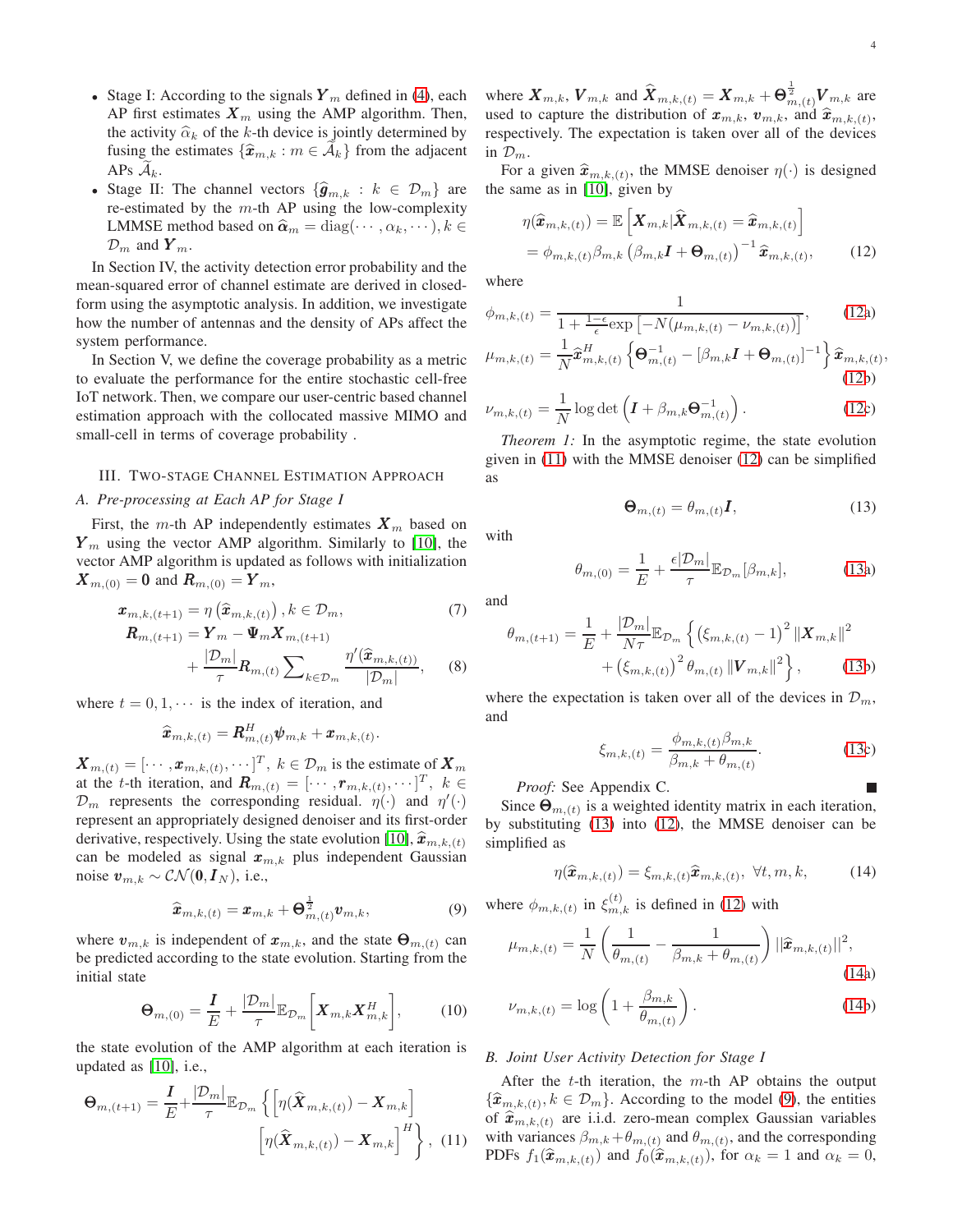respectively. Similar to the cellular massive MIMO [10], each AP can separately solve the following hypothesis testing problem

$$
\begin{cases}\n\mathcal{H}_0: \quad \alpha_k = 0, \\
\mathcal{H}_1: \quad \alpha_k = 1,\n\end{cases}
$$
\n(15)

whose optimal decision rule is the log-likelihood ratio given by

$$
\frac{\Pr(\alpha_k=1|\widehat{\boldsymbol{X}}_{m,k,(t)}=\widehat{\boldsymbol{x}}_{m,k,(t)})}{\Pr(\alpha_k=0|\widehat{\boldsymbol{X}}_{m,k,(t)}=\widehat{\boldsymbol{x}}_{m,k,(t)})}=\frac{f_1(\widehat{\boldsymbol{x}}_{m,k,(t)})}{f_0(\widehat{\boldsymbol{x}}_{m,k,(t)})}\underset{\mathcal{H}_1}{\overset{\mathcal{H}_0}{\leq}}1,\tag{16}
$$

which can be further simplified as

$$
\mu_{m,k,(t)} \underset{\mathcal{H}_1}{\overset{\mathcal{H}_0}{\lessgtr}} \nu_{m,k,(t)}.
$$
\n(17)

To reap the benefits from multiple APs and the user-centric architecture, the distributed APs, which are denoted by  $A_k$ within a circular area with radius  $R_1 \nleq R_0$ , jointly detect the activity  $\hat{\alpha}_k$ . Each AP  $m \in A_k$  sends  $\mu_{m,k,(t)}$  to the CPU, which determines  $\hat{\alpha}_k$  according to the following weighted rule,

$$
\widehat{\alpha}_k = \begin{cases} 1, & \text{if } \mu_{k,(t)} \ge \nu_{k,(t)}, \\ 0, & \text{if } \mu_{k,(t)} < \nu_{k,(t)}, \end{cases}
$$
(18)

where

$$
\mu_{k,(t)} = \sum_{m \in \widetilde{\mathcal{A}}_k} \zeta_{m,k} \mu_{m,k,(t)},\tag{18a}
$$

$$
\nu_{k,(t)} = \sum_{m \in \tilde{\mathcal{A}}_k} \zeta_{m,k} \nu_{m,k,(t)},\tag{18b}
$$

with the fusing weights  $\zeta_k = (\cdots, \zeta_{m,k}, \cdots), m \in \widetilde{A}_k$ satisfying  $\sum_{m \in \widetilde{\mathcal{A}}_k} \zeta_{m,k} = 1$ .

Then, the CPU sends the estimated activity  $\hat{\alpha}_k$  to the APs  $m \in A_k$  within the coverage area of the k-th device for the following channel re-estimation. It is noted that the backhaul overhead can be neglected, because each AP only needs to deliver a scalar  $\mu_{m,k,(t)}$  to the CPU.

#### *C. LMMSE Channel Re-estimation for Stage II*

The LMMSE channel estimation in cell-free systems have been already considered in [\[14\]](#page-12-0), [15]. After obtaining  $\hat{\boldsymbol{\alpha}}_m$ , we re-estimate the channel  $\hat{\mathbf{g}}_{(m,n)}$  using the LMMSE method to further improve the accuracy of channel estimation. From [\(2\)](#page-2-0), we have

$$
\mathbb{E}\left[\boldsymbol{y}_{(m,n)}\boldsymbol{y}_{(m,n)}^{H}\right] = \boldsymbol{Z}_{m} = E\boldsymbol{\Psi}_{m}\boldsymbol{U}_{m}\boldsymbol{\Psi}_{m}^{H} + \boldsymbol{I},\qquad(19)
$$

$$
\mathbb{E}\left[\boldsymbol{g}_{(m,n)}\boldsymbol{y}_{(m,n)}^{H}\right] = \sqrt{E}\boldsymbol{U}_{m}\boldsymbol{\Psi}_{m}^{H},\tag{20}
$$

where  $\mathbf{U}_m = \text{diag}(\cdots, \alpha_k \beta_{m,k}, \cdots), k \in \mathcal{D}_m$ . Since only  $\widehat{\mathbf{\alpha}}_m = \text{diag}(\cdots, \widehat{\alpha}_k \cdots), k \in \mathcal{D}_m \text{ and } \{\beta_{m,k}, k \in \mathcal{D}_m\}$ are available at the  $m$ -th AP in [\(19\)](#page-4-1) and [\(20\)](#page-4-2), we use  $\mathbf{U}_m = \text{diag}(\cdots, \widehat{\alpha}_k \beta_{m,k}, \cdots), k \in \mathcal{D}_m$  instead of  $\mathbf{U}_m$  for the LMMSE channel estimation. Thus, the LMMSE estimate of  $\boldsymbol{g}_{(m,n)}$  is

$$
\widehat{\boldsymbol{g}}_{(m,n)} = \mathbb{E}\left[\boldsymbol{g}_{(m,n)}\boldsymbol{y}_{(m,n)}^H\right] \left(\mathbb{E}\left[\boldsymbol{y}_{(m,n)}\boldsymbol{y}_{(m,n)}^H\right]\right)^{-1}\boldsymbol{y}_{(m,n)} \n= \sqrt{E}\widehat{\boldsymbol{U}}_m\boldsymbol{\Psi}_m^H\widehat{\boldsymbol{Z}}_m^{-1}\boldsymbol{y}_{(m,n)},
$$
\n(21)

TABLE II

| <b>Notation</b>            | Meaning                                                                                                                                                     |
|----------------------------|-------------------------------------------------------------------------------------------------------------------------------------------------------------|
| $\Omega_m$                 | Active devices within the coverage of the $m$ -th AP with<br>$\Omega_m = \{k : \alpha_k = 1, d_{m,k} \leq R_0\}$                                            |
| $\Omega_m$                 | Estimated active devices within the coverage of the $m$ -th AP<br>with $\widehat{\Omega}_m = \{k : \widehat{\alpha}_k = 1, d_{m,k} \leq R_0\}$              |
| $\widehat{\Omega}_{m}^{M}$ | Miss detected devices within the coverage of the $m$ -th AP<br>with $\widehat{\Omega}_m^M = \{k : \alpha_k = 1, \widehat{\alpha}_k = 0, d_{m,k} \leq R_0\}$ |
| $\widehat{\Omega}^F$       | False detected devices within the coverage of the $m$ -th AP<br>with $\widehat{\Omega}_m^M = \{k : \alpha_k = 0, \widehat{\alpha}_k = 1, d_{m,k} \le R_0\}$ |
|                            |                                                                                                                                                             |

where  $\widehat{Z}_m = E \Psi_m \widehat{U}_m \Psi_m^H + I$ . Since  $U_m$  and  $\widehat{U}_m$  are diagonal matrices,  $\mathbf{Z}_m$  and  $\hat{\mathbf{Z}}_m$  can be rewritten as

$$
\boldsymbol{Z}_m = E \sum\nolimits_{i \in \Omega_m} \beta_{m,i} \boldsymbol{\psi}_{m,i} \boldsymbol{\psi}_{m,i}^H + \boldsymbol{I},
$$
 (22)

and

$$
\hat{\mathbf{Z}}_{m} = E \sum_{i \in \widehat{\Omega}_{m}} \beta_{m,i} \boldsymbol{\psi}_{m,i} \boldsymbol{\psi}_{m,i}^{H} + \mathbf{I}, \qquad (23)
$$

where  $\Omega_m = \{i : \hat{\alpha}_i = 1, i \in \mathcal{D}_m\}$ . We can easily observe that

<span id="page-4-7"></span>
$$
\Omega_m = \left(\widehat{\Omega}_m \cup \widehat{\Omega}_m^{\mathrm{M}}\right) \setminus \widehat{\Omega}_m^{\mathrm{F}},
$$

<span id="page-4-0"></span>where  $\widehat{\Omega}_m^M = \{i : \alpha_i = 1, \widehat{\alpha}_i = 0, i \in \mathcal{D}_m\}$  is the set of miss detected devices in  $\mathcal{D}_m$ , and  $\widehat{\Omega}_m^{\mathrm{F}} = \{i : \alpha_i = 0, \widehat{\alpha}_i = 1, i \in \mathbb{Z}\}$  $\mathcal{D}_m$  is the set of false detected devices in  $\mathcal{D}_m$ .

Therefore, we have

<span id="page-4-8"></span><span id="page-4-3"></span>
$$
\mathbf{Z}_m = \widehat{\mathbf{Z}}_m + \widetilde{\mathbf{Z}}_m,\tag{24}
$$

where

$$
\widetilde{\mathbf{Z}}_{m} = E \sum_{i \in \widehat{\Omega}_{m}^{M}} \beta_{m,i} \boldsymbol{\psi}_{i} \boldsymbol{\psi}_{i}^{H} - E \sum_{j \in \widehat{\Omega}_{m}^{F}} \beta_{m,j} \boldsymbol{\psi}_{j} \boldsymbol{\psi}_{j}^{H}.
$$
\n(25)

Substituting  $(19)$  and  $(24)$  into  $(21)$ , we can obtain

$$
\begin{split} \mathbb{E}\left[\widehat{\pmb{g}}_{(m,n)}\widehat{\pmb{g}}_{(m,n)}^{H}\right] &= E\widehat{\pmb{U}}_m\pmb{\Psi}_m^H\widehat{\pmb{Z}}_m^{-1}\pmb{\Psi}_m\widehat{\pmb{U}}_m\\ &+E\widehat{\pmb{U}}_m\pmb{\Psi}_m^H\widehat{\pmb{Z}}_m^{-1}\widetilde{\pmb{Z}}_m\widehat{\pmb{Z}}_m^{-1}\pmb{\Psi}_m\widehat{\pmb{U}}_m. \end{split}
$$

Then, the mean square of the channel estimate for the  $k$ -th device can be expressed as

<span id="page-4-6"></span><span id="page-4-5"></span>
$$
\gamma_{m,k} = \mathbb{E}\left[\left|\widehat{g}_{(m,n),k}\right|^2\right] = \mathbb{E}\left[\widehat{g}_{(m,n)}\widehat{g}_{(m,n)}^H\right]_{kk}
$$

$$
= E\beta_{m,k}^2 \psi_k^H \left[\widehat{\mathbf{Z}}_m^{-1} + \widehat{\mathbf{Z}}_m^{-1}\widetilde{\mathbf{Z}}_m\widehat{\mathbf{Z}}_m^{-1}\right] \psi_k. \tag{26}
$$

<span id="page-4-2"></span><span id="page-4-1"></span>and the corresponding mean-squared channel estimation error is

$$
e_{m,k} = \mathbb{E}\left[ \left\| g_{(m,n),k} - \hat{g}_{(m,n),k} \right\|^2 \right] = \beta_{m,k} - \gamma_{m,k}.
$$
 (27)

<span id="page-4-4"></span>*Remark 1*: Noted that the activity  $\alpha_k$  is jointly detected by the adjacent APs, while the CSI is estimated at each AP using the LMMSE method. Since the CSI of different antennas is independent, the antennas' cooperation gains no benefits for the channel estimation when the active devices are known. It can be seen from [19] that, the optimal LMMSE channel estimation is performed at each antenna separately. In brief, the joint activity detection can improve the accuracy of activity detection and further improve the performance of channel estimation.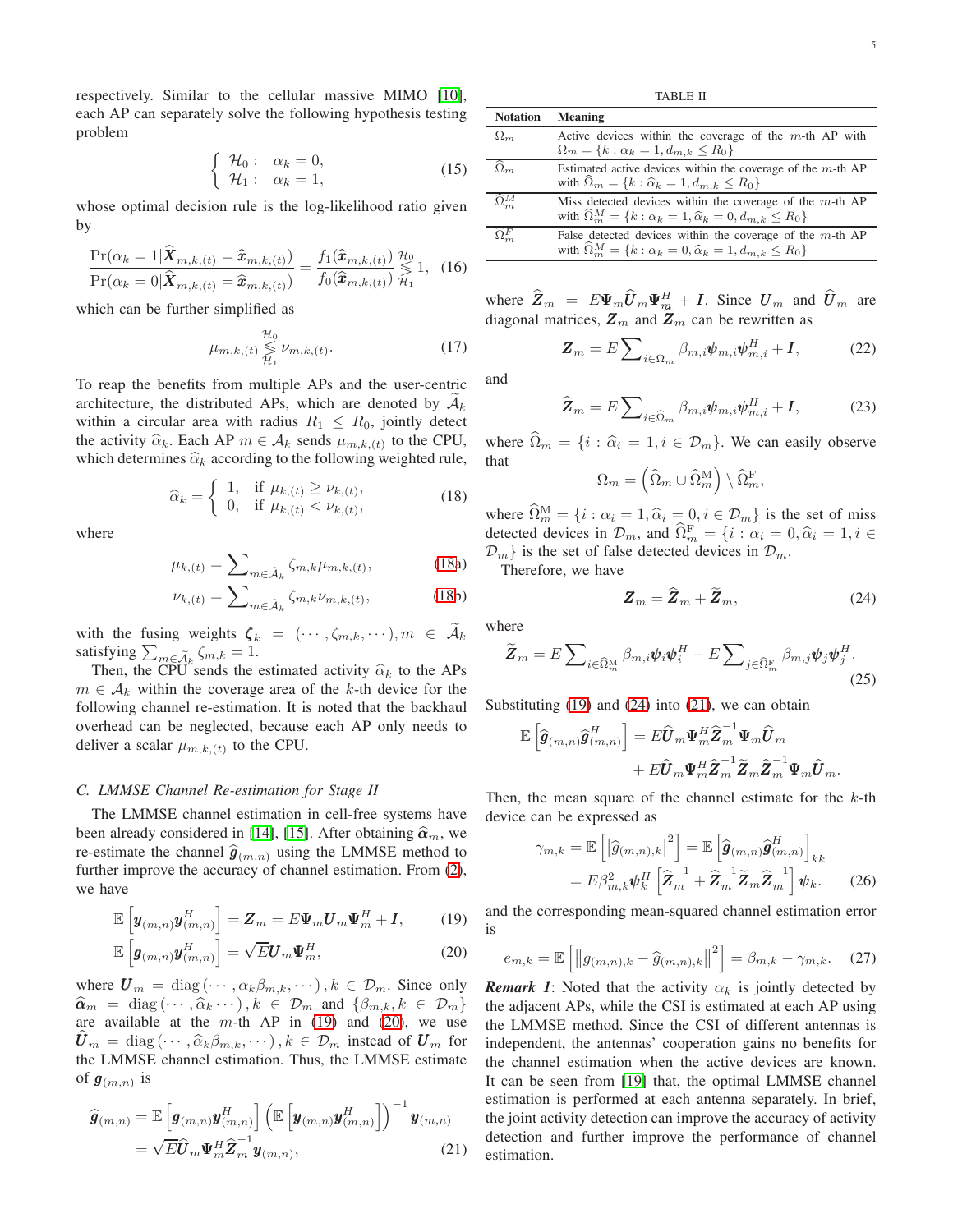#### IV. PERFORMANCE ANALYSIS FOR EACH DEVICE

Next, we analyze the the activity detection error probability and the mean-squared error of channel estimation for the k-th device.

#### *A. Activity Detection Error Probability*

*Definition 1:* Given the fusing weights  $\zeta_k$ , the *activity detection error probability* for the k-th device is defined as

$$
\mathcal{P}_k(\boldsymbol{\zeta}_k) = \epsilon \mathcal{P}_k^M(\boldsymbol{\zeta}_k) + (1 - \epsilon) \mathcal{P}_k^F(\boldsymbol{\zeta}_k),\tag{28}
$$

where  $\mathcal{P}_k^M(\boldsymbol{\zeta}_k)$  is *the probability of missed detection* given by

$$
\mathcal{P}_k^M(\boldsymbol{\zeta}_k) = \Pr(\widehat{\alpha}_k = 0 | \alpha_k = 1) = \Pr(\mu_{k,(t)} < \nu_{k,(t)} | \alpha_k = 1),\tag{28a}
$$

and  $\mathcal{P}_k^F(\boldsymbol{\zeta}_k)$  is *the probability of false detection* given by

$$
\mathcal{P}_k^F(\boldsymbol{\zeta}_k) = \Pr(\widehat{\alpha}_k = 1 | \alpha_k = 0) = \Pr(\mu_{k,(t)} > \nu_{k,(t)} | \alpha_k = 0).
$$
\n(28b)

From [\(9\)](#page-3-4), it follows that

$$
\zeta_{m,k}\mu_{m,k,(t)} \sim \begin{cases} \text{Gamma}(N,\vartheta_{m,k}), & \text{if } \alpha_k = 1, \\ \text{Gamma}(N,\vartheta'_{m,k}), & \text{if } \alpha_k = 0, \end{cases}
$$
 (29)

where

$$
\vartheta_{m,k} = \zeta_{m,k} \beta_{m,k} / N \theta_{m,(t)},
$$
  

$$
\vartheta'_{m,k} = \zeta_{m,k} \beta_{m,k} / [N(\theta_{m,(t)} + \beta_{m,k})].
$$

According to [\(18a](#page-4-0)),  $\mu_{k,(t)}$  is a sum of independent Gamma random variables with different scales, which implies the PDF of  $\mu_{k,(t)}$  is too complex to analyze. To facilitate analysis, we approximate the distribution of  $\mu_{k,(t)}$  by a Gamma distribution according to the well-known Welch-Satterthwaite approximation [20], [21], i.e.,  $\mu_{k,(t)} \sim \text{Gamma}(s, \omega)$ , with

$$
\mu_{k,(t)} \sim \begin{cases} \text{Gamma}(s_k, \omega_k), & \text{if } \alpha_k = 1, \\ \text{Gamma}(s'_k, \omega'_k), & \text{if } \alpha_k = 0, \end{cases} \tag{30}
$$

where

$$
s_k = \frac{N\left(\sum_{m \in \tilde{\mathcal{A}}_k} \vartheta_{m,k}\right)^2}{\sum_{m \in \tilde{\mathcal{A}}_k} \vartheta_{m,k}^2}, \omega_k = \frac{\sum_{m \in \tilde{\mathcal{A}}_k} \vartheta_{m,k}^2}{\sum_{m \in \tilde{\mathcal{A}}_k} \vartheta_{m,k}^2},
$$

$$
s'_k = \frac{N\left(\sum_{m \in \tilde{\mathcal{A}}_k} \vartheta_{m,k}'\right)^2}{\sum_{m \in \tilde{\mathcal{A}}_k} (\vartheta_{m,k}')^2}, \omega'_k = \frac{\sum_{m \in \tilde{\mathcal{A}}_k} (\vartheta_{m,k}')^2}{\sum_{m \in \tilde{\mathcal{A}}_k} \vartheta_{m,k}'}.
$$

 $\sqrt{2}$ 

According to the cumulative distribution function (CDF) of the Gamma distribution, the probability of missed detection  $\mathcal{P}_k^M(\boldsymbol{\zeta}_k)$  can be approximated as

$$
\widetilde{\mathcal{P}}_k^M(\boldsymbol{\zeta}_k) = \Pr(\mu_{k,(t)} < \nu_{k,(t)} | \alpha_k = 1) = \frac{\gamma(s_k, \nu_{k,(t)}/\omega_k)}{\Gamma(s_k)}.\tag{31}
$$

Similarly, the probability of false detection  $\mathcal{P}_k^F(\boldsymbol{\zeta}_k)$  can be approximated as

$$
\widetilde{\mathcal{P}}_k^F(\boldsymbol{\zeta}_k) = \Pr(\mu_{k,(t)} > \nu_{k,(t)} | \alpha_k = 0) = \frac{\Gamma(s'_k, \nu_{k,(t)}/\omega'_k)}{\Gamma(s'_k)}.\tag{32}
$$

 $\sim$ 

According to [\(28\)](#page-5-0), [\(31\)](#page-5-1), and [\(31\)](#page-5-1), the activity detection error probability  $P_k(\boldsymbol{\zeta}_k)$  can be approximated as

$$
\widetilde{\mathcal{P}}_k(\boldsymbol{\zeta}_k) = \epsilon \frac{\gamma(s_k, \nu_{k,(t)}/\omega_k)}{\Gamma(s_k)} + (1 - \epsilon) \frac{\Gamma(s'_k, \nu_{k,(t)}/\omega'_k)}{\Gamma(s'_k)}.
$$
\n(33)

Simulation results will show that the error caused by the Welch-Satterthwaite approximation is negligible.

<span id="page-5-0"></span>Since  $P_k(\boldsymbol{\zeta}_k)$  is an accurate approximation of  $P_k(\boldsymbol{\zeta}_k)$ , the optimal fusing weights for the  $k$ -th device can be expressed as

<span id="page-5-6"></span><span id="page-5-5"></span><span id="page-5-3"></span>
$$
\boldsymbol{\zeta}_k^* = \arg\min \mathcal{P}_k(\boldsymbol{\zeta}_k),\tag{34}
$$

and it can be exhaustively searched through minimizing  $\mathcal{P}_k(\boldsymbol{\zeta}_k)$  which depends on the distribution of  $\{\beta_{m,k}, m \in \mathcal{A}_k\}.$ 

*Remark 2*: The small cell system can be treated as a special case of the cell-free IoT, in which the activity of the  $k$ -th device  $\alpha_k$  is only determined by the nearest AP with index  $m^o$ , i.e.,  $\beta_{m^o,k} = \max_{m \in A_k} \beta_{m,k}$ . That is, only  $\zeta'_{m^o,k} = 1$  in the fusing weight is non-zero for the small cell system, i.e.,

$$
\boldsymbol{\zeta}'_k = (\zeta'_{m^o,k} = 1, \zeta'_{m,k} = 0, \cdots), m \neq m^o, \ m \in \widetilde{\mathcal{A}}_k. \tag{35}
$$

# *B. Impacts of* N and  $\lambda_A$

Intuitively, the number of antennas  $N$  of each AP and the density of APs  $\lambda_A$  play important rules on the accuracy of activity detection. To show this, we first introduce the following Lemma.

*Lemma 1:* Given  $c \in (0, 1)$  and  $c' \in (1, +\infty)$ , we have

$$
\lim_{s \to +\infty} \gamma(s, cs) / \Gamma(s) = 0,\tag{36}
$$

$$
\lim_{s \to +\infty} \Gamma(s, c's) / \Gamma(s) = 0.
$$
 (37)

*Proof:* See Appendix B.

According to [\(31\)](#page-5-1), [\(32\)](#page-5-2) and Lemma 1, we have the following theorem.

*Theorem 2:* With  $N \rightarrow \infty$ , the activity detection error probability with optimal fusing weight  $\zeta_k^*$  approaches zero, i.e.,

<span id="page-5-4"></span>
$$
\lim_{N\to\infty}\widetilde{\mathcal{P}}_k(\boldsymbol{\zeta}_k^*)=0.
$$

*Proof:* It is sufficient for us to consider a small-cell system. We will adopt notations used in Remark 2. According to [\(34\)](#page-5-3), we have

$$
\widetilde{\mathcal{P}}_k(\boldsymbol{\zeta}_k^*) \le \widetilde{\mathcal{P}}_k(\boldsymbol{\zeta}_k') = \epsilon \widetilde{\mathcal{P}}_k^M(\boldsymbol{\zeta}_k') + (1 - \epsilon) \widetilde{\mathcal{P}}_k^F(\boldsymbol{\zeta}_k'). \tag{38}
$$

<span id="page-5-1"></span>Since  $\mu_{k,(t)}(\zeta_k') = \mu_{m^o,k,(t)}$  follows a Gamma distribution and

$$
\nu_{k,(t)}(\zeta'_{k}) = \nu_{m^o,k,(t)} = \log (1 + \beta_{m^o,k}/\theta_{m^o,(t)}),
$$

<span id="page-5-2"></span>we have

$$
\widetilde{\mathcal{P}}_k^M(\zeta'_k) = \gamma(N, cN) / \Gamma(N),\tag{39}
$$

$$
\widetilde{\mathcal{P}}_k^F(\zeta'_k) = \Gamma(N, c'N) / \Gamma(N),\tag{40}
$$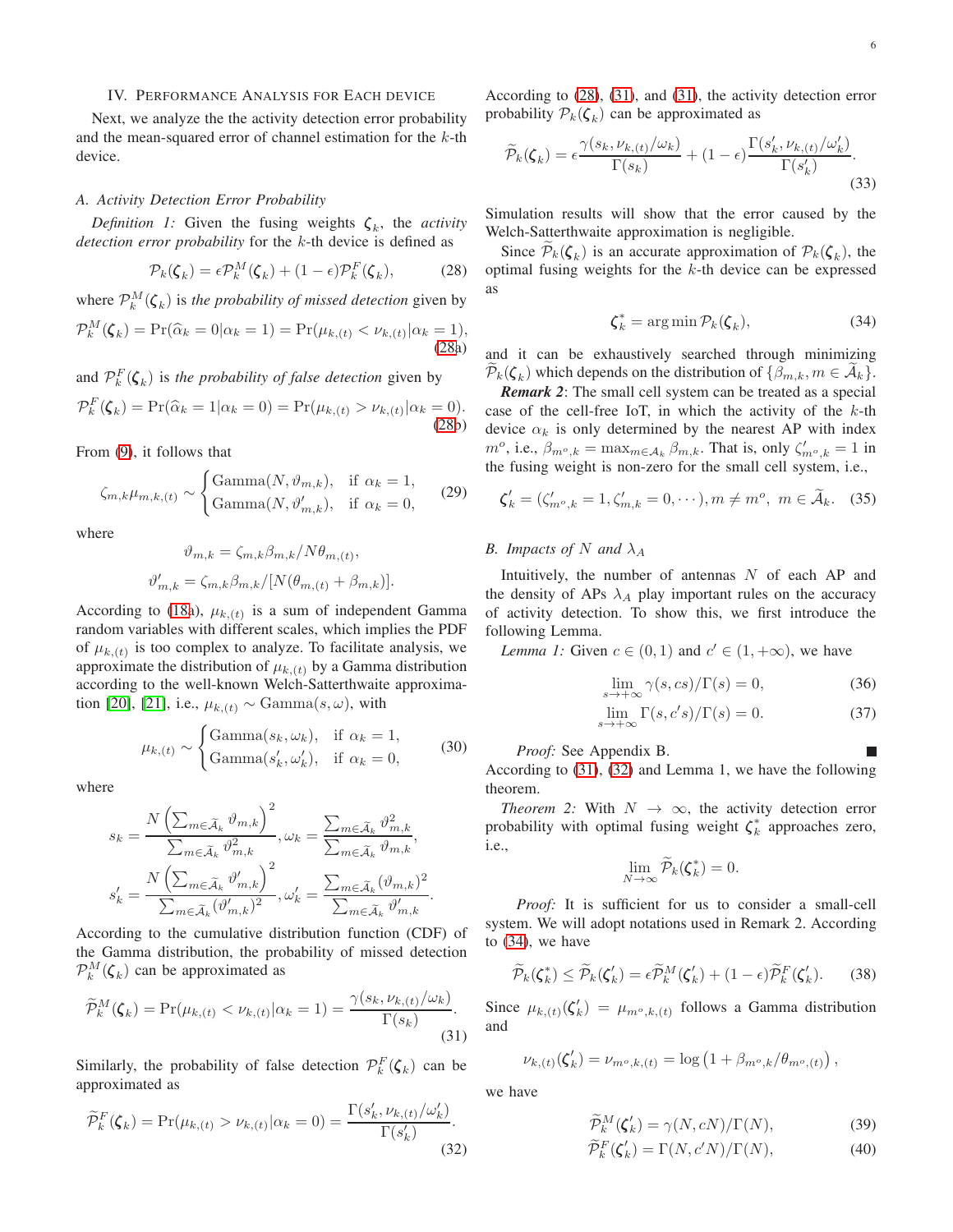with

$$
c = \frac{\log\left(1 + \beta_{m^o,k}/\theta_{m^o,(t)}\right)}{\beta_{m^o,k}/\theta_{m^o,(t)}} \stackrel{(a)}{<} 1,
$$
  

$$
c' = \frac{\log\left(1 + \beta_{m^o,k}/\theta_{m^o,(t)}\right)}{\beta_{m^o,k}/(\theta_{m^o,(t)} + \beta_{m^o,k})} \stackrel{(b)}{>} 1,
$$

where steps (a) and (b) follow from  $\frac{x}{1+x} < \log(1+x) < x$ for  $x > 0$ . Using Lemma 1, we have  $\lim_{N \to \infty} \widetilde{\mathcal{P}}_k^M(\zeta_k') = 0$ and  $\lim_{N\to\infty} \widetilde{\mathcal{P}}_k^F(\zeta_k') = 0$ . Taking the limits on both sides of [\(38\)](#page-5-4), we conclude the proof.

*Theorem 3:* Define the equal fusing weights as

$$
\boldsymbol{\zeta}_k^{\#} = \left(1/|\widetilde{\mathcal{A}}_k|,\cdots,1/|\widetilde{\mathcal{A}}_k|\right).
$$
 (41)

As  $|A_k| \to \infty$ , the activity detection error probability with fusing weight  $\zeta_k^*$  and  $\zeta_k^{\#}$  approaches 0, i.e.,

$$
\lim_{|\widetilde{A}_k| \to \infty} \widetilde{\mathcal{P}}_k(\zeta_k^*) = \lim_{|\widetilde{A}_k| \to \infty} \widetilde{\mathcal{P}}_k(\zeta_k^{\#}) = 0.
$$

*Proof:* We have

$$
\widetilde{\mathcal{P}}_k(\boldsymbol{\zeta}_k^*) \le \widetilde{\mathcal{P}}_k(\boldsymbol{\zeta}_k^{\#}) = \widetilde{\mathcal{P}}_k^M(\boldsymbol{\zeta}_k^{\#}) + \widetilde{\mathcal{P}}_k^F(\boldsymbol{\zeta}_k^{\#}). \tag{42}
$$

As  $\alpha_k = 1$ , we have  $\mu_{m,k,(t)} \sim \text{Gamma}(N, \vartheta_{m,k})$ with  $\vartheta_{m,k} = \beta_{m,k}/N\theta_{m,(t)}$ . Introducing auxiliary variables  $\mu'_{m,k} \sim \text{Gamma}(N, \vartheta_{\text{min}})$  and  $\nu'_{m,k} = \log(1 +$  $N\vartheta_{\min}$ ) with  $\vartheta_{\min} = \beta_{\min}/(N\theta_{\max}) \leq \vartheta_{m,k}, \beta_{\min} =$  $\min_{m \in \widetilde{\mathcal{A}}_k} \beta_{m,k}$ , and  $\theta_{\max} = \max_{m \in \widetilde{\mathcal{A}}_k} \theta_{m,(t)}$ . For any  $\Delta$ , we have

$$
\Pr(\mu_{m,k,(t)} \le \nu_{m,k,(t)} + \Delta|\alpha_k = 1, \nu - \mu = \Delta)
$$
  
=  $\gamma(N, [\log(1 + N\vartheta_{m,k}) + \Delta] / \vartheta_{m,k}) / \Gamma(N)$   
 $\le \Pr(\widetilde{\mu}'_{m,k} \le \widetilde{\nu}'_{m,k} + \Delta|\alpha_k = 1, \nu - \mu = \Delta)$   
=  $\gamma(N, [\log(1 + N\vartheta_{\min}) + \Delta] / \vartheta_{\min}) / \Gamma(N),$ 

where the inequality follows from the monotonicity of  $f(x) =$  $\gamma(N, \left[\log\left(1 + Nx\right) + \Delta\right]/x)/\Gamma(N)$ . Thus, we have

$$
\Pr(\mu + \mu_{m,k,(t)} \le \nu + \nu_{m,k,(t)} | \alpha_k = 1),
$$
  
\n
$$
\le \Pr(\mu + \widetilde{\mu}'_{m,k} \le \nu + \widetilde{\nu}'_{m,k} | \alpha_k = 1).
$$
\n(43)

Using [\(43\)](#page-6-0) repeatedly, we obtain

$$
\widetilde{\mathcal{P}}_k^M(\zeta_k^{\#}) = \Pr(\sum_{m \in \widetilde{\mathcal{A}}_k} \mu_{m,k,(t)} < \sum_{m \in \widetilde{\mathcal{A}}_k} \nu_{m,k,(t)} | \alpha_k = 1) \le \Pr(\sum_{m \in \widetilde{\mathcal{A}}_k} \mu'_{m,k} < \sum_{m \in \widetilde{\mathcal{A}}_k} \nu'_{m,k} | \alpha_k = 1) \le \frac{\gamma\left(N|\widetilde{\mathcal{A}}_k|, |\widetilde{\mathcal{A}}_k| \log\left(1 + N\vartheta_{\min}\right) / \vartheta_{\min}\right)}{\Gamma(N|\widetilde{\mathcal{A}}_k|)}.\tag{44}
$$

Using Lemma 1, we have  $\lim_{|\tilde{A}_k| \to \infty} \widetilde{\mathcal{P}}_k^M(\zeta_k^{\#}) = 0$ . Using the similar arguments, we obtain  $\lim_{|\widetilde{A}_k| \to \infty} \widetilde{\mathcal{P}}_k^F(\zeta_k^{\#}) = 0$ . Taking the limit in both side of [\(42\)](#page-6-1), we can conclude the proof.  $\blacksquare$ 

#### *C. Mean Squared Channel Estimation Error*

Let X be an arbitrary subset of  $\mathcal{D}_m$ , i.e.,  $\mathcal{X} \subset \mathcal{D}_m$  and define

$$
\mathbf{Z}(\mathcal{X}) = \mathbf{I} + \sum_{i \in \mathcal{X}} E \beta_{m,i} \psi_i \psi_i^H
$$

$$
= \mathbf{I} + \Xi(\mathcal{X}) [\Xi(\mathcal{X})]^H,
$$
(45)

where  $\Xi(\mathcal{X}) = \Psi(\mathcal{X})[\Pi(\mathcal{X})]^{\frac{1}{2}}, \Psi(\mathcal{X}) = (\cdots, \psi_{m,i}, \cdots)$ , and  $\Pi(\mathcal{X}) = \text{diag}(\cdots, E\beta_{m,i}, \cdots)$  with  $i \in \mathcal{X}$ . Using Theorem 1 and Theorem 2 of [17], we can derive the following lemma. *Lemma 2:* As  $\tau \to \infty$  keeping E fixed, we have

$$
\operatorname{tr}\left(\left[\mathbf{Z}(\mathcal{X})\right]^{-1}\right)/\tau - \mathcal{Q}(\mathcal{X}) \xrightarrow{\text{a.s.}} 0,\tag{46}
$$

and

<span id="page-6-5"></span>
$$
\operatorname{tr}\left( [\mathbf{Z}(\mathcal{X})]^{-2} \right) / \tau - \overline{\mathcal{Q}}(\mathcal{X}) \xrightarrow{\text{a.s.}} 0,\tag{47}
$$

where  $Q(\mathcal{X})$  is given by

$$
\mathcal{Q}(\mathcal{X}) = \left(\sum_{i \in \mathcal{X}} \frac{E\beta_{m,i}}{\tau(1+\varsigma_i)} + 1\right)^{-1},\tag{48}
$$

<span id="page-6-7"></span>and  $\boldsymbol{\varsigma} = [\cdots, \varsigma_i, \cdots]^T$ ,  $i \in \mathcal{X}$ , is the unique solution of the following  $|\mathcal{X}| - 1$  fixed-point equations

$$
\varsigma_i^{(t+1)} = E\beta_{m,i} \left( \sum_{i \in \mathcal{X}} \frac{E\beta_{m,i}}{\tau(1 + \varsigma_i^{(t)})} + 1 \right)^{-1},
$$

<span id="page-6-1"></span>with initial values  $\varsigma_i = 1$ .  $\mathcal{Q}(\mathcal{X})$  is given by

$$
\overline{\mathcal{Q}}(\mathcal{X}) = \left[1 + \frac{1}{\tau} \sum_{i \in \mathcal{X}} \frac{E \beta_{m,i} \widehat{\varsigma}_i}{(1 + \varsigma_i)^2} \right] [\mathcal{Q}(\mathcal{X})]^2,
$$

and  $\hat{\varsigma} = [\cdots, \widehat{\varsigma}_i, \cdots]^T$ ,  $i \in \mathcal{X}_m$ , is given by

$$
\boldsymbol{\varsigma}' = (\boldsymbol{I} - \boldsymbol{J})^{-1} \boldsymbol{r},\tag{49}
$$

$$
[J]_{i,j} = \frac{E^2 \beta_{m,i} \beta_{m,j}}{\tau (1 + \varsigma_i)^2} [\mathcal{Q}(\mathcal{X})]^2,
$$
\n(50)

$$
[\mathbf{r}]_i = E\beta_{m,i}[\mathcal{Q}(\mathcal{X})]^2. \tag{51}
$$

According to [\(26\)](#page-4-5),  $\gamma_{m,k}$  can be re-written as

<span id="page-6-6"></span><span id="page-6-3"></span>
$$
\gamma_{m,k} = \widehat{\gamma}_{m,k} + \widetilde{\gamma}_{m,k},\tag{52}
$$

where

<span id="page-6-0"></span>and

$$
\widehat{\gamma}_{m,k} = E \beta_{m,k}^2 \psi_k^H \widehat{\mathbf{Z}}_m^{-1} \psi_k, \tag{53}
$$

 $\widetilde{\gamma}_{m,k} = E \beta_{m,k}^2 \pmb{\psi}_k^H \left[ \widehat{\pmb{Z}}_m^{-1}\widetilde{\pmb{Z}}_m \widehat{\pmb{Z}}_m^{-1} \right]$  $\begin{bmatrix} -1 \\ m \end{bmatrix} \psi_k.$  (54)

*Theorem 4:* For  $\tau \to \infty$  with  $\tau/(\epsilon|\mathcal{D}_m|) \leq \infty$  and  $\rho =$  $E/\tau \rightarrow 0$ , we have

<span id="page-6-8"></span><span id="page-6-4"></span>
$$
e_{m,k} - \overline{e}_{m,k} \xrightarrow{\text{a.s.}} 0,\tag{55}
$$

where  $e_{m,k}$  is the mean squared channel estimation error defined in [\(27\)](#page-4-6), and  $\overline{e}_{m,k}$  is given by [\(56\)](#page-7-0) at the top of next page.

*Proof:* Using [\(23\)](#page-4-7) and [\(45\)](#page-6-2), we have

$$
\widehat{\boldsymbol{Z}}_m = \boldsymbol{Z}(\widehat{\Omega}_{m-\{k\}}) + E\beta_{m,k}\boldsymbol{\psi}_{m,k}\boldsymbol{\psi}_{m,k}^H.
$$

Substituting this into [\(53\)](#page-6-3),  $\hat{\gamma}_{m,k}$  can be written as

<span id="page-6-2"></span>
$$
\widehat{\gamma}_{m,k} = E\beta_{m,k}^2 \boldsymbol{\psi}_k^H \left( \boldsymbol{Z}(\widehat{\Omega}_{m-\{k\}}) + E\beta_{m,k} \boldsymbol{\psi}_k \boldsymbol{\psi}_k^H \right)^{-1} \boldsymbol{\psi}_{m,k} \n= \frac{E\beta_{m,k}^2 \boldsymbol{\psi}_k^H [\boldsymbol{Z}(\widehat{\Omega}_{m-\{k\}})]^{-1} \boldsymbol{\psi}_k}{1 + E\beta_{m,k} \boldsymbol{\psi}_k^H [\boldsymbol{Z}(\widehat{\Omega}_{m-\{k\}})]^{-1} \boldsymbol{\psi}_k},
$$
\n(57)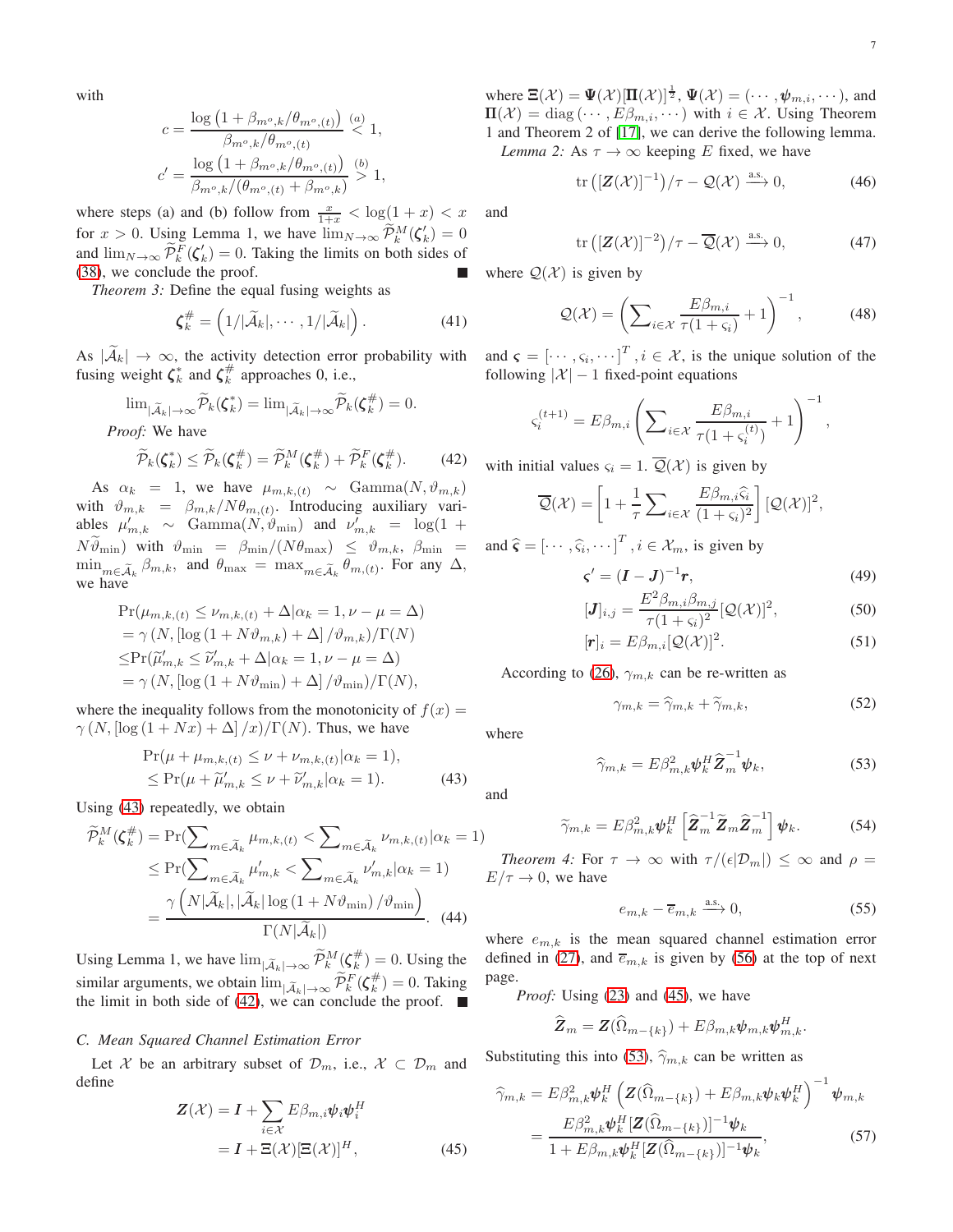$$
\overline{e}_{m,k} = \frac{\beta_{m,k}}{1 + E\beta_{m,k}Q(\widehat{\Omega}_m/\{k\})} - \sum_{i \in \widehat{\Omega}_m^M} \frac{E^2 \beta_{m,k}^2 \beta_{m,i} \overline{Q}(\widehat{\Omega}_m/\{k\})}{\tau [1 + E\beta_{m,k}Q(\widehat{\Omega}_m/\{k\})]^2} + \sum_{j \in \widehat{\Omega}_m^F} \frac{E^2 \beta_{m,k}^2 \beta_{m,j} \overline{Q}(\widehat{\Omega}_m/\{k,j\})}{\tau [1 + E\beta_{m,k}Q(\widehat{\Omega}_m/\{k\})]^2 [1 + E\beta_{m,j}Q(\widehat{\Omega}_m/\{k,j\})]^2}
$$
(56)

where the last step follows from [\(71\)](#page-10-0). According to [\(73\)](#page-10-1), we obtain

$$
\widehat{\gamma}_{m,k} - \frac{E\beta_{m,k}^2 \mathcal{Q}(\widehat{\Omega}_{m-\{k\}})}{1 + E\beta_{m,k} \mathcal{Q}(\widehat{\Omega}_{m-\{k\}})} \xrightarrow{\text{a.s.}} 0. \tag{58}
$$

Now we will estimate  $\widetilde{\gamma}_{m,k}$ . Substituting [\(25\)](#page-4-8) into [\(54\)](#page-6-4), we have

$$
\widetilde{\gamma}_{m,k} = \sum_{i \in \widehat{\Omega}_m^M} \underbrace{E^2 \beta_{m,k}^2 \beta_{m,i} \psi_k^H \widehat{\mathbf{Z}}_m^{-1} \psi_i \psi_i^H \widehat{\mathbf{Z}}_m^{-1} \psi_k}_{\mathcal{T}_1} \n- \sum_{j \in \widehat{\Omega}_m^F} \underbrace{E^2 \beta_{m,k}^2 \beta_{m,j} \psi_k^H \widehat{\mathbf{Z}}_m^{-1} \psi_j \psi_j^H \widehat{\mathbf{Z}}_m^{-1} \psi_k}_{\mathcal{T}_2}.
$$
\n(59)

The first item  $\mathcal{T}_1$  in  $\widetilde{\gamma}_{m,k}$  can be further written as [\(60\)](#page-8-0) at the top of next page. Step (a) follows from [\(71\)](#page-10-0), and step (b) follows from [\(73\)](#page-10-1) with

$$
\boldsymbol{A} = [\widehat{\boldsymbol{Z}}(\widehat{\Omega}_{m}/\{k\})]^{-1} \boldsymbol{\psi}_{i} \boldsymbol{\psi}_{i}^{H} [\widehat{\boldsymbol{Z}}(\widehat{\Omega}_{m}/\{k\})]^{-1}
$$

for numerator, and step (c) follows from [\(47\)](#page-6-5) and [\(73\)](#page-10-1).

The second item  $\mathcal{T}_2$  in  $\widetilde{\gamma}_{m,k}$ , that is for the false detected device, with  $j \in \Omega_m^F$  and  $j \in \Omega_m$ , can be written as [\(61\)](#page-8-1) shown at the top of next page, where step (a) follows from [\(71\)](#page-10-0) and [\(72\)](#page-10-2) since

$$
\mathbf{Z}(\widehat{\Omega}_m/\{k,j\}) = \mathbf{Z}(\widehat{\Omega}_m/\{k\}) - E\beta_{m,j}\psi_{m,j}\psi_{m,j}^H.
$$

Substituting  $(58)$ ,  $(60)$ , and  $(61)$  into  $(52)$ , we conclude the proof.

## V. PERFORMANCE ANALYSIS FOR NETWORK

From [\(28\)](#page-5-0), the activity detection error probability  $\mathcal{P}_k(\boldsymbol{\zeta}_k)$  is a function of the path-loss coefficients  $\beta_{m,k}, m \in \mathcal{A}_k$ , which depends on the geometry distribution of APs in  $A_k$ .

The number of APs in  $A_k$  is a random number. Since the locations of APs follow a homogeneous PPP  $\Phi_A$  with density  $\lambda_A$ , we have

$$
|\tilde{\mathcal{A}}_k| \sim \text{Poisson}(\lambda_\text{A} \pi R_1^2). \tag{62}
$$

To analyze the network performance with a particular choice of fusion weights  $\zeta_k$ , we choose a uniform random device k in the network and consider its minimum activity detection probability  $P_k(\boldsymbol{\zeta}_k)$  as a random variable. We predefine a threshold  $P_0$  and define the *coverage probability* as

$$
P_{cov}(\boldsymbol{\zeta}_k) = Pr(\widetilde{\mathcal{P}}_k(\boldsymbol{\zeta}_k) \le \mathcal{P}_0). \tag{63}
$$

We will use  $P_{cov}(\boldsymbol{\zeta}_k)$  as a performance metric for our network. The coverage probability represents the percentage of devices <span id="page-7-0"></span>whose minimum activity detection error probability is smaller than  $P_0$ . For comparison, we take the following two schemes as benchmarks.

- <span id="page-7-1"></span>• Collocated massive MIMO: All the APs are replaced with a single AP with  $MN = N\lambda_A \pi R_0^2$  antennas. This AP is located at the center of a circular area with radius R<sub>0</sub>. This implies  $\beta_{m,k} = \beta_k \sim p_\beta, \theta_{m,(t)} = \theta_{(t)}, \forall m =$  $1, \dots, M$ , and the equal fusing weights are optimal, i.e.,  $\boldsymbol{\zeta}_{k}^*=\boldsymbol{\zeta}_{k}^{\#}.$
- Small-cell system: It is a special case of cell-free IoT, in which the  $k$ -th device is served only by the nearest AP with index  $m^o$ , i.e.,  $\beta_{m^o,k} = \max_{m \in A_k} \beta_{m,k}$ , and  $\boldsymbol{\zeta}_{k}^* = \boldsymbol{\zeta}_{k}'.$

For the cell-free stochastic IoT, the coverage probability can be obtained via simulations. For collocated massive MIMO and small-cell systems, we can perform simulations using closed-form expressions derived in the following theorem.

*Theorem 5:* For collocated massive MIMO system, the coverage probability is

$$
P_{cov}^{cm} = r_{cm}^2 / R_0^2,
$$
\n(64)

where  $r_{cm}$  the distance corresponding to the unique solution  $\beta_{cm}$  of

$$
\epsilon \gamma \left( NM, NM \frac{\theta_{(t)}}{\beta_{cm}} \log(1 + \frac{\beta_{cm}}{\theta_{(t)}}) \right) +
$$
  

$$
(1 - \epsilon) \Gamma \left( NM, NM (1 + \frac{\theta_{(t)}}{\beta_{cm}}) \log(1 + \frac{\beta_{cm}}{\theta_{(t)}}) \right) = \mathcal{P}_0 \Gamma(NM).
$$
  
(65)

For small-cell system, the coverage probability is

$$
P_{cov}^{sc} = 1 - \exp(-\lambda_A \pi r_{sc}^2),\tag{66}
$$

where  $r_{sc}$  is the distance corresponding to the unique solution  $\beta_{sc}$  of

$$
\epsilon \gamma \left( N, N \frac{\theta_{m^o,(t)}}{\beta_{sc}} \log(1 + \frac{\beta_{sc}}{\theta_{m^o,(t)}}) \right) +
$$
  

$$
(1 - \epsilon) \Gamma \left( N, N(1 + \frac{\theta_{m^o,(t)}}{\beta_{sc}}) \log(1 + \frac{\beta_{sc}}{\theta_{m^o,(t)}}) \right) = \mathcal{P}_0 \Gamma(N).
$$
  
(67)

*Proof:* For the collocated massive MIMO with  $\beta_k \sim$  $p(\beta)$ , activity detection error probability  $\mathcal{P}_k$  defined in [\(33\)](#page-5-5) can be simplified as

$$
\mathcal{P}_k = \epsilon \gamma \left( NM, NM \frac{\theta_{(t)}}{\beta_k} \log(1 + \frac{\beta_k}{\theta_{(t)}}) \right) / \Gamma(NM)
$$

$$
+ (1 - \epsilon) \Gamma \left( NM, NM(1 + \frac{\theta_{(t)}}{\beta_k}) \log(1 + \frac{\beta_k}{\theta_{(t)}}) \right) / \Gamma(NM),
$$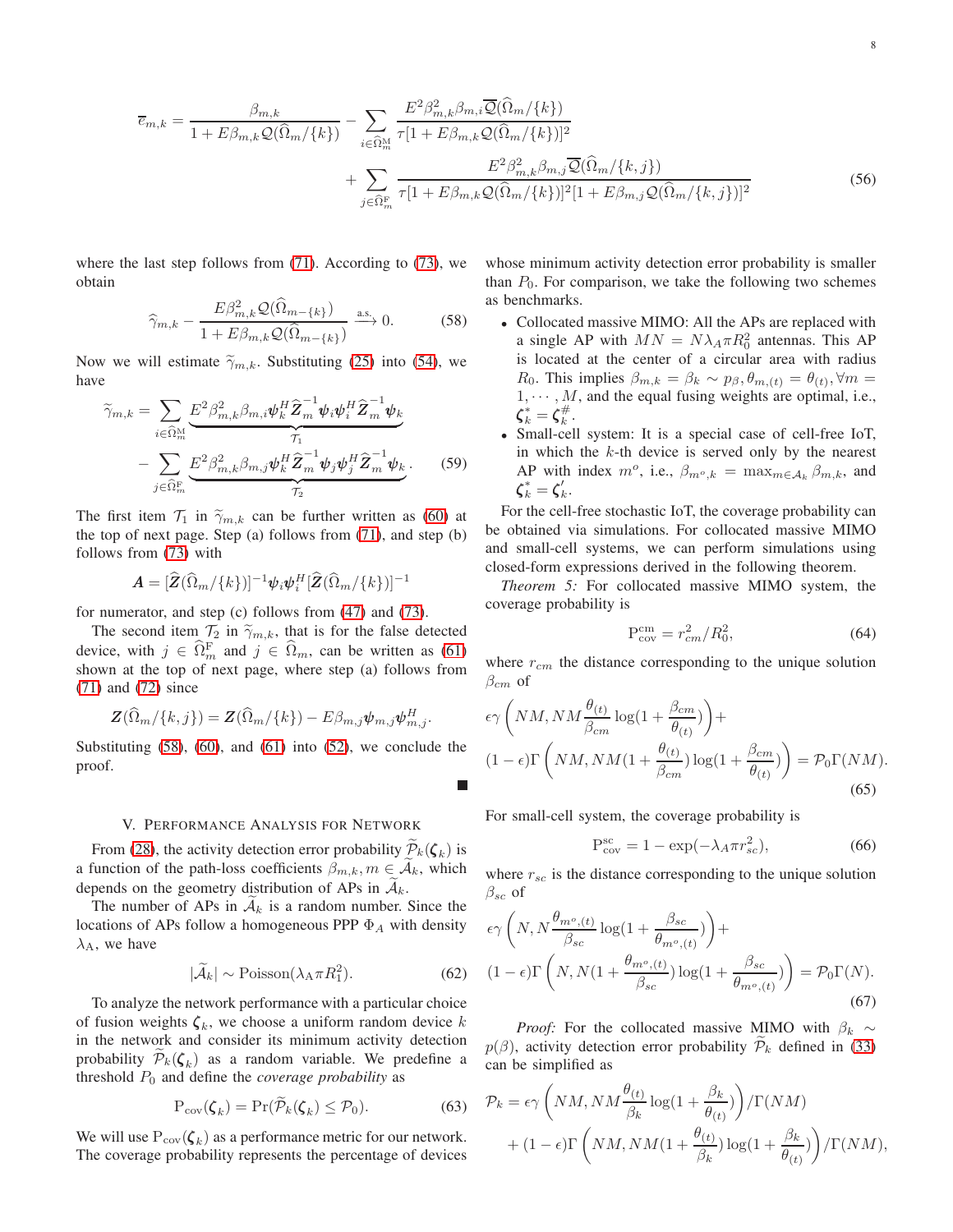$$
\mathcal{T}_1 \stackrel{(a)}{=} \frac{E^2 \beta_{m,k}^2 \beta_{m,i} \psi_k^H [\mathbf{Z}(\widehat{\Omega}_m/\{k\})]^{-1} \psi_i \psi_i^H [\mathbf{Z}(\widehat{\Omega}_m/\{k\})]^{-1} \psi_k}{\left(1 + E \beta_{m,k} \psi_k^H [\mathbf{Z}(\widehat{\Omega}_m/\{k\})]^{-1} \psi_k\right)^2} \stackrel{(b)}{=} \frac{E^2 \beta_{m,k}^2 \beta_{m,i} \psi_i^H [\mathbf{Z}(\widehat{\Omega}_m/\{k\})]^{-2} \psi_i}{\tau \left[1 + E \beta_{m,k} \mathcal{Q}(\widehat{\Omega}_m/\{k\})\right]^2}
$$
\n
$$
\stackrel{(c)}{=} \frac{E^2 \beta_{m,k}^2 \beta_{m,i} \overline{\mathcal{Q}}(\widehat{\Omega}_m/\{k\})}{\tau \left[1 + E \beta_{m,k} \mathcal{Q}(\widehat{\Omega}_m/\{k\})\right]^2}.
$$
\n(60)

$$
\mathcal{T}_{2} = \frac{E^{2}\beta_{m,k}^{2}\beta_{m,j}\psi_{j}^{H}[\mathbf{Z}(\widehat{\Omega}_{m}/\{k\})]^{-2}\psi_{j}}{\tau\left(1+E\beta_{m,k}\mathcal{Q}(\widehat{\Omega}_{m}/\{k\})\right)^{2}} \stackrel{(a)}{=} \frac{E^{2}\beta_{m,k}^{2}\beta_{m,j}\psi_{j}^{H}[\mathbf{Z}(\widehat{\Omega}_{m}/\{k,j\})]^{-2}\psi_{j}}{\tau\left[1+E\beta_{m,k}\mathcal{Q}(\widehat{\Omega}_{m}/\{k\})\right]^{2}\left[1+E\beta_{m,j}\mathcal{Q}(\widehat{\Omega}_{m}/\{k,j\})\right]^{2}} = \frac{E^{2}\beta_{m,k}^{2}\beta_{m,j}\overline{\mathcal{Q}}(\widehat{\Omega}_{m}/\{k,j\})}{\tau\left[1+E\beta_{m,k}\mathcal{Q}(\widehat{\Omega}_{m}/\{k,j\})\right]^{2}\left[1+E\beta_{m,j}\mathcal{Q}(\widehat{\Omega}_{m}/\{k,j\})\right]^{2}}.
$$
\n(61)

which is a monotonic function of  $\beta_k$ . Thus, the coverage probability is

$$
P_{cov}^{cm} = Pr(\beta_k \ge \beta_{cm}) = r_{cm}^2/R_0^2,
$$
\n(68)

where the last step follows from the Possion distribution of devices around the collocated AP.

For the small cell system, the activity  $\alpha_k$  is determined by the closest AP with index  $m<sup>o</sup>$ . Thus, the activity detection error probability  $P_k$  defined in [\(33\)](#page-5-5) can be simplified as

$$
\mathcal{P}_k = \epsilon \gamma \left( N, N \frac{\theta_{m^o,(t)}}{\beta_{m^o,k}} \log(1 + \frac{\beta_{m^o,k}}{\theta_{m^o,(t)}}) \right) / \Gamma(N)
$$

$$
+ (1 - \epsilon) \Gamma \left( N, N(1 + \frac{\theta_{m^o,(t)}}{\beta_{m^o,k}}) \log(1 + \frac{\beta_{m^o,k}}{\theta_{m^o,(t)}}) \right) / \Gamma(N),
$$

which is a monotonic function of  $\beta_{m^o,k}$ . According to the property of PPP, the CCDF of the distance  $r_{m^o,k}$  from the  $k$ -th device to its nearest AP is

$$
\Pr(r_{m^o,k} \ge x) = \exp(-\lambda_A \pi x^2). \tag{69}
$$

Thus, the coverage probability for small-cell system is

$$
P_{cov}^{sc} = Pr(\beta_{m^o,k} \ge \beta_{sc}) = 1 - exp(-\lambda_A \pi r_{sc}^2). \tag{70}
$$

#### VI. NUMERICAL AND SIMULATION RESULTS

For a cell-free IoT network, the density of devices is set as  $\lambda_D = 637$  Devices/Km<sup>2</sup>. The transmit power of each device, the bandwidth and the power spectral density are assumed to be 23 dBm, 20 MHz, and −169 dBm/Hz, respectively. Unless stated otherwise, we set  $R_0 = 2$  Km and  $\epsilon = 0.05$ . Similarly as [15], the path-loss coefficient  $\beta_{l,k}$ (dB) is modeled as

$$
\beta_{m,k} = \begin{cases}\n-\mathcal{L}_0 - 35 \log_{10}(r_{m,k}), & r_{m,k} > d_1, \\
-\mathcal{L}_0 - 15 \log_{10}(d_1) - 20 \log_{10}(d_0), & r_{m,k} \le d_0, \\
-\mathcal{L}_0 - 15 \log_{10}(d_1) - 20 \log_{10}(r_{m,k}), \text{otherwise,} \n\end{cases}
$$

where  $d_0 = 10$  m,  $d_1 = 50$  m, and

$$
\mathcal{L}_0 \triangleq 46.3 + 33.9 \log_{10}(f) - 13.82 \log_{10}(h_{AP}) - (1.1 \log_{10}(f) - 0.7)h_s + (1.56 \log_{10}(f) - 0.8),
$$

<span id="page-8-1"></span><span id="page-8-0"></span>

Fig. 2. The detection error probability versus the number of antenna at each AP  $N$ 

where  $f = 1900$  MHz is the carrier frequency,  $h_{AP} = 7$  m and  $h_s = 1.65$  m are the antenna height of APs and devices, respectively.

We first verify the accuracy of the closed-form expressions for the  $k$ -th device in Section IV for one realization of pathloss coefficients  $\{\beta_{m,k}\}$ . The optimal fusing weights  $\zeta_k^*$  given in [\(34\)](#page-5-3) can be obtained by exhaustive search. To reduce the computation complexity, we use the equal fusing weights  $\zeta_k^{\#}$ in [\(41\)](#page-6-7) as a sub-optimal substitute of  $\zeta_k^*$  in the simulations.

For fixed  $\tau = 100$ , Fig. 2 plots the activity detection error probability of the  $k$ -th device versus the number of antennas at each AP with different fusing weights  $\zeta_k^{\#}$  in [\(34\)](#page-5-3) and  $\zeta_k'$  in [\(35\)](#page-5-6). The benchmark with  $\zeta'_k$  can be deemed as the small cell system. The figure shows that the closed-form approximation  $P_k(\boldsymbol{\zeta}_k)$  in [\(33\)](#page-5-5) agrees well with the simulation results given in [\(28\)](#page-5-0), which are obtained through 10, 000 realizations of  $x_{m,k}$  and  $v_{m,k}$ . As predicated by Theorem 2, the activity detection error probability  $\widetilde{\mathcal{P}}_k(\zeta_k^{\#})$  decreases rapidly towards zero as N increases. Compared with the benchmark with  $\zeta'_k$ , the detection error probability is significantly reduced by joint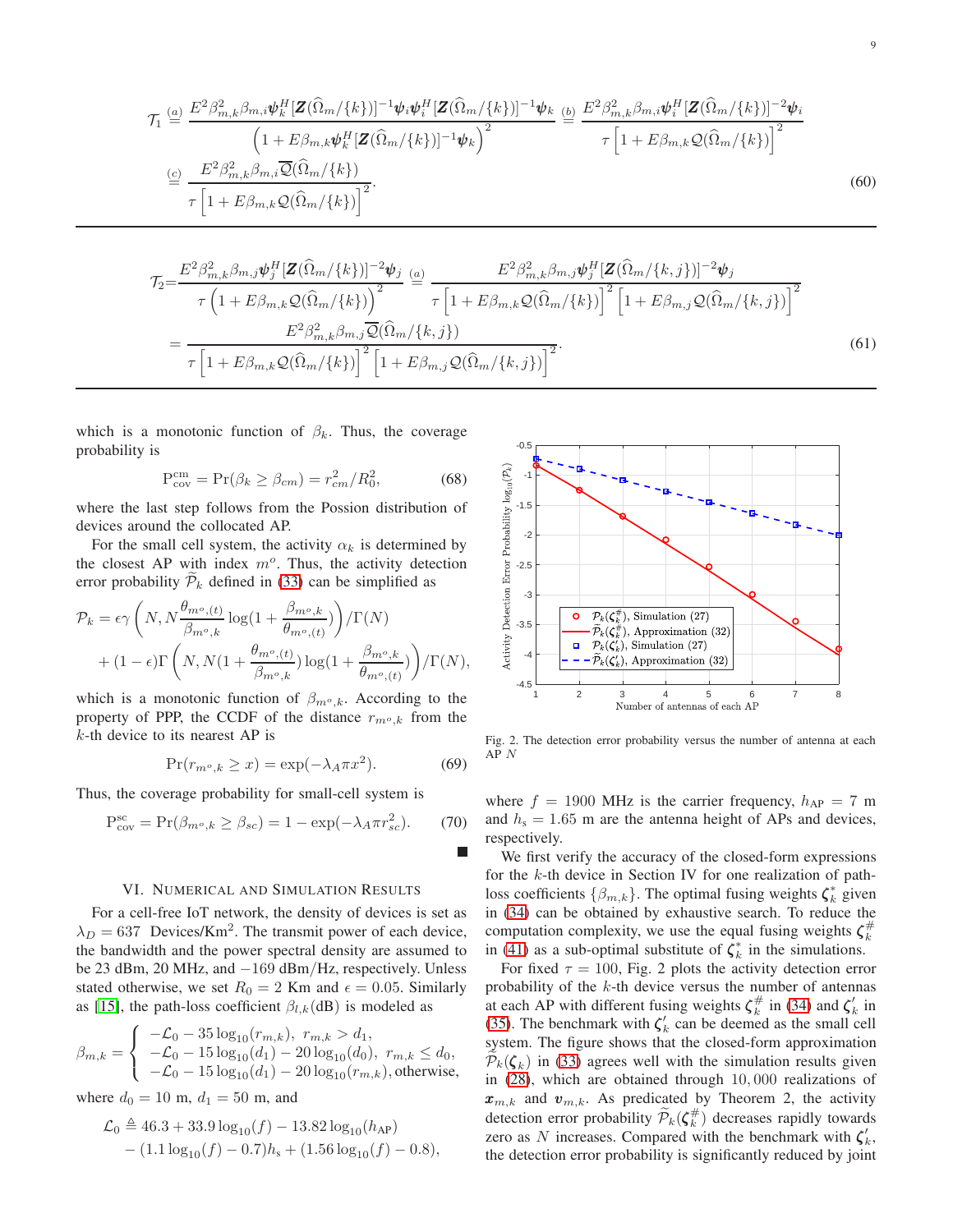

Fig. 3. The detection error probability versus the length of pilot



Fig. 4. The average mean squared channel estimation error of the k-th device

detection with the fusing weight  $\zeta_k^{\#}$ .

Fig. 3 shows the detection error probability for the  $k$ -th device as a function of the length of pilots  $\tau$  with  $N = 3$ . It can be seen that both  $\mathcal{P}_k(\zeta_k^{\#})$  and  $\mathcal{P}_k(\zeta_k)$  decrease significantly as  $\tau$  becomes larger. As  $\tau = 100$  and  $N = 3$ , the activity detection error probability  $\mathcal{P}_k(\zeta_k^{\#})$  decreases to about 75% compared with the benchmark, which indicates the activity detection is relatively more accurate.

Fig. 4 shows the average mean-squared channel estimation error for the k-th device  $e_{m,k}$ ,  $m \in A_k$  by averaging over 1000 realizations of random pilots. The closed-form asymptotic expressions  $\overline{e}_k$  in [\(55\)](#page-6-8) agree well with the simulation results  $e_k$ . It is noted that  $e_{m,k}(\zeta_k^{\#}) \ll e_{m,k}(\zeta_k)$  for any m, which implies  $\gamma_{m,k}(\zeta_k^{\#})$  are close to  $\beta_{m,k}$ . The philosophy is that the fusing weight  $\zeta_k^{\#}$  can significantly improve the accuracy of activity detection, and further reduce the mean-squared channel estimation error.

Next, we investigate the impacts of system parameters on the activity detection error probability for 2, 000 realizations of large-scale fading coefficients  $\{\beta_{m,k}\}\$ . Fig. 5 shows the



Fig. 5. The average detection error probability versus the determining radius  $R_1$ 

average activity detection error probability versus the determining radius  $R_1$ . As  $R_1$  increases from 0.5 to 1 km, the average  $\widetilde{\mathcal{P}}_k(\zeta_k^{\#})$  decreases significantly. For  $R_1 > 1.5$  the curve becomes almost flat. It is because the remote APs do not contribute significantly in determining the activity  $\alpha_k$  due to the heavy path-loss. Thus, we can select an appropriate determining radius  $R_1$  to reduce the overhead of back-haul without losing the accuracy of activity detection.

Fig. 6 plots the CDF of the detection error probability  $\widetilde{\mathcal{P}}_k(\zeta_k^{\#})$  for 2000 realizations of large-scale fading coefficients  $\{\beta_{m,k}\}\$ . For cell-free IoT networks, it is interesting to investigate the impact of density of APs. To do this, we fix  $N\lambda_A = 10$ , which implies the average total number of antennas in an unit area is fixed, and use  $\lambda_A = 2$  and 5. By adopting the fusing weight  $\zeta_k^{\#}$ , the detection error probabilities can be significantly reduced compared with fusing weights  $\zeta'_k$ . We also note that the 95% likely performance of  $\widetilde{\mathcal{P}}_k(\zeta^{\#}_{k})$  with  $\lambda_A = 5$  is 2 %, while the 95% likely performance of  $\widetilde{\mathcal{P}}_k(\zeta_k^{\#})$ with  $\lambda_A = 2$  is 10 %. Therefore, larger density of APs allows to improve the accuracy of activity detection when giving the total number of antennas. This observation is expected since the larger number of APs, the higher chances that some of them are located close to an active user.

Finally, we compare the coverage probability of three systems, namely cell-free IoT, collocated massive MIMO, and small-cell IoT for 2, 000 realizations of path-loss coefficients  $\{\beta_{l,k}\}.$  Fig. 7 shows the coverage probabilities with  $P_0 = 0.02$ versus the number of antennas  $N$  at each AP. With the increase of N, all the coverage probability increase significantly. The figure reveals that the closed-form expressions for the small cell system and the collocated massive MIMO match well with the simulation results by averaging over 2, 000 realizations of path-loss coefficients. The coverage probability of cellfree networks with  $\zeta_k^{\#}$  is much higher than the coverage probabilities of small-cell systems and co-located MIMO.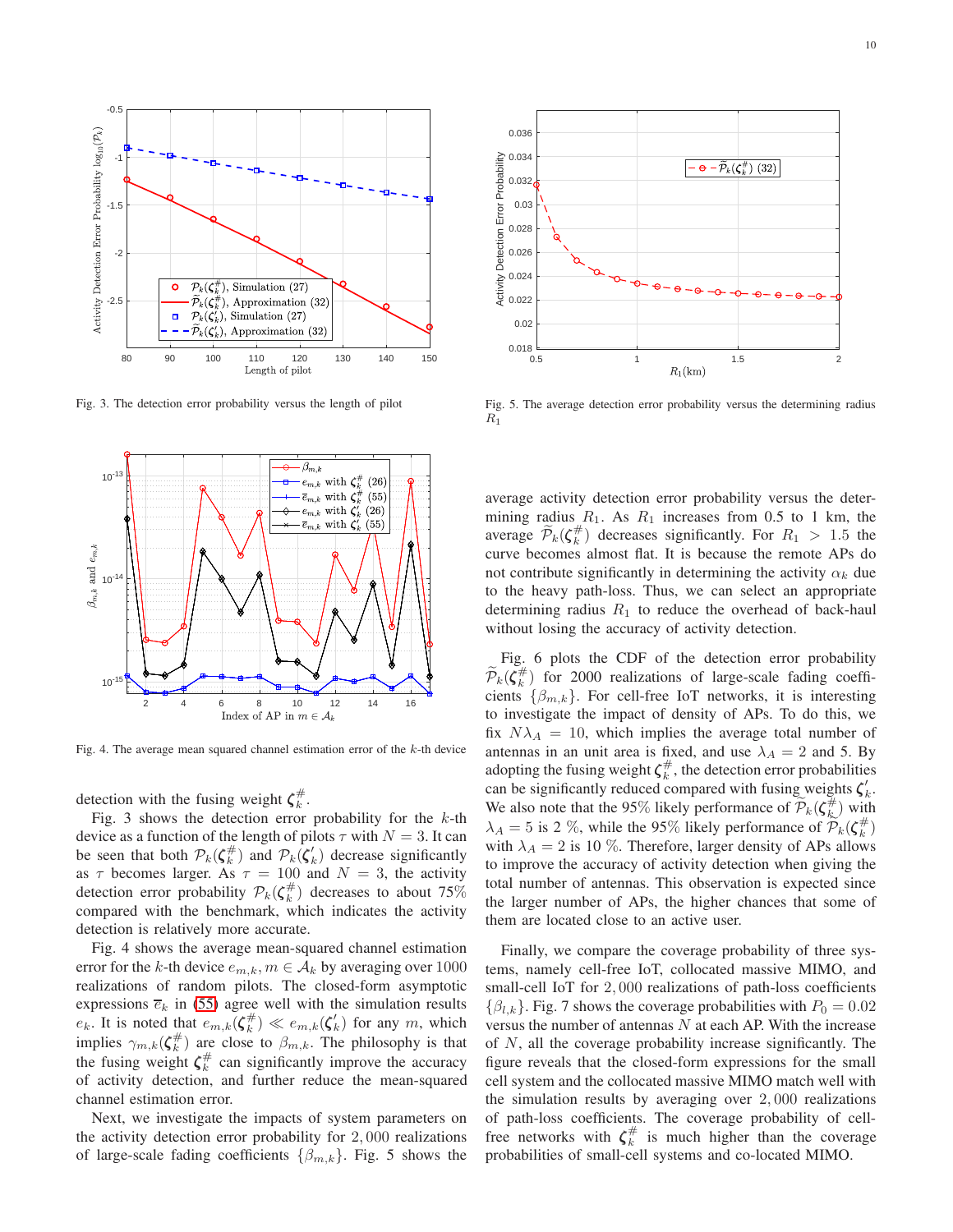

Fig. 6. The CDF of detection error probability with fixed  $N\lambda_A = 10$ 



Fig. 7. The coverage probability versus the number of antenna at each AP N

#### VII. CONCLUSION

We investigated the activity detection and channel estimation for a cell-free IoT network with massive random access. Focusing on the distributed and user-centric architecture, we proposed a two-stage approach based on the vector AMP algorithm. We derived the activity detection error probability and the mean-squared channel estimation error in closedform as metrics for a typical device. We defined the coverage probability as a performance metric for the stochastic network. Numerical results show that the coverage probability of the cell-free IoT network can be significantly improved compared with the collocated massive MIMO and small-cell counterparts.

#### APPENDICES

# *A. Useful Lemmas*

*Lemma 3:* Let  $A \in \mathbb{C}^{\tau \times \tau}$  be a Hermitian invertible matrix. Then, for any vector  $\boldsymbol{x} \in \mathbb{C}^{\tau}$  and any scalar  $a \in \mathbb{C}$  such that  $\mathbf{A} + a \mathbf{x} \mathbf{x}^H$  is invertible, we have

$$
\boldsymbol{x}^H \left( \boldsymbol{A} + a \boldsymbol{x} \boldsymbol{x}^H \right)^{-1} = \frac{\boldsymbol{x}^H \boldsymbol{A}^{-1}}{1 + a \boldsymbol{x}^H \boldsymbol{A}^{-1} \boldsymbol{x}},\tag{71}
$$

<span id="page-10-2"></span><span id="page-10-0"></span>
$$
\left(A + axx^{H}\right)^{-1} x = \frac{A^{-1}x}{1 + ax^{H}A^{-1}x}.
$$
 (72)

*Lemma 4:* Let  $A \in \mathbb{C}^{\tau \times \tau}$ , and  $x, y \sim \mathcal{CN}(0, \frac{1}{\tau}I_{\tau})$ . Assume that  $A$  has uniformly bounded spectral norm (with respect to  $\tau$ ) and that x and y are mutually independent and independent of A, we have

<span id="page-10-1"></span>
$$
\boldsymbol{x}^H \boldsymbol{A} \boldsymbol{x} - \text{tr} \boldsymbol{A} / \tau \xrightarrow[\tau \to \infty]{\text{a.s.}} 0,
$$
 (73)

$$
\boldsymbol{x}^H \boldsymbol{A} \boldsymbol{y} \xrightarrow[\tau \to \infty]{\text{a.s.}} 0. \tag{74}
$$

*Lemma 5:* Let  $x, y \in \mathbb{C}^N$  be two independent random variables satisfying  $p_X(x) = p_X(-x)$  and  $p_Y(y) = p_Y(-y)$ , and  $f(x, y)$  be an even function. Then we have

$$
\mathbb{E}_{\boldsymbol{x}, \ \boldsymbol{y}}[f(\boldsymbol{x}, \ \boldsymbol{y})\boldsymbol{x}^H \boldsymbol{y}] = 0. \tag{75}
$$

*Lemma 6:* Let  $x, y \in \mathbb{C}$  are two i.i.d. random variables, and  $f(x, y)$  is a symmetric function satisfying

$$
f(x = x_0, y = y_0) = f(x = y_0, y = x_0),
$$

for any  $x_0, y_0 \in \mathbb{C}$ , we have

$$
\mathbb{E}_{x,y}[f(x,y)x^H x] = \mathbb{E}_{x,y}[f(x,y)y^H y].
$$
 (76)

*Lemma 7 (Properties of Gamma Functions [\[22\]](#page-12-1)):*

1) As  $\Re(s) > 0$ , we have

$$
\gamma(s, x) + \Gamma(s, x) = \Gamma(s). \tag{77}
$$

2) As  $s \to \infty$  and  $n \in \mathbb{C}$ , we have the following asymptotic approximation

<span id="page-10-5"></span><span id="page-10-4"></span>
$$
\lim_{s \to \infty} \frac{\Gamma(s+n)}{\Gamma(s)s^n} = 1.
$$
\n(78)

3) As  $s \to \infty$ , we have the following asymptotic approximation

<span id="page-10-3"></span>
$$
\lim_{s \to \infty} \Gamma(s+1) = \sqrt{2\pi s} s^s e^{-s}.
$$
 (79)

4) As  $\Re(s) > 0$ , the power series expansion of the lower incomplete gamma function is

$$
\gamma(s,x) = x^s e^{-x} \Gamma(s) \sum_{i=0}^{\infty} \frac{x^i}{\Gamma(s+i+1)}.
$$
 (80)

5) As  $\sqrt{s}/(x-s) \rightarrow 0$ , the asymptotic expansion of the upper incomplete gamma function is given by [\[23\]](#page-12-2)–[25]

<span id="page-10-6"></span>
$$
\Gamma(s,x) = \frac{e^{-x}x^s}{x-s+1} \left\{ 1 - \frac{s-1}{(x-s+1)^2} + \frac{2(s-1)}{(x-s+1)^3} + O\left(\frac{(s-1)^2}{(x-s+1)^4}\right) \right\}.
$$
 (81)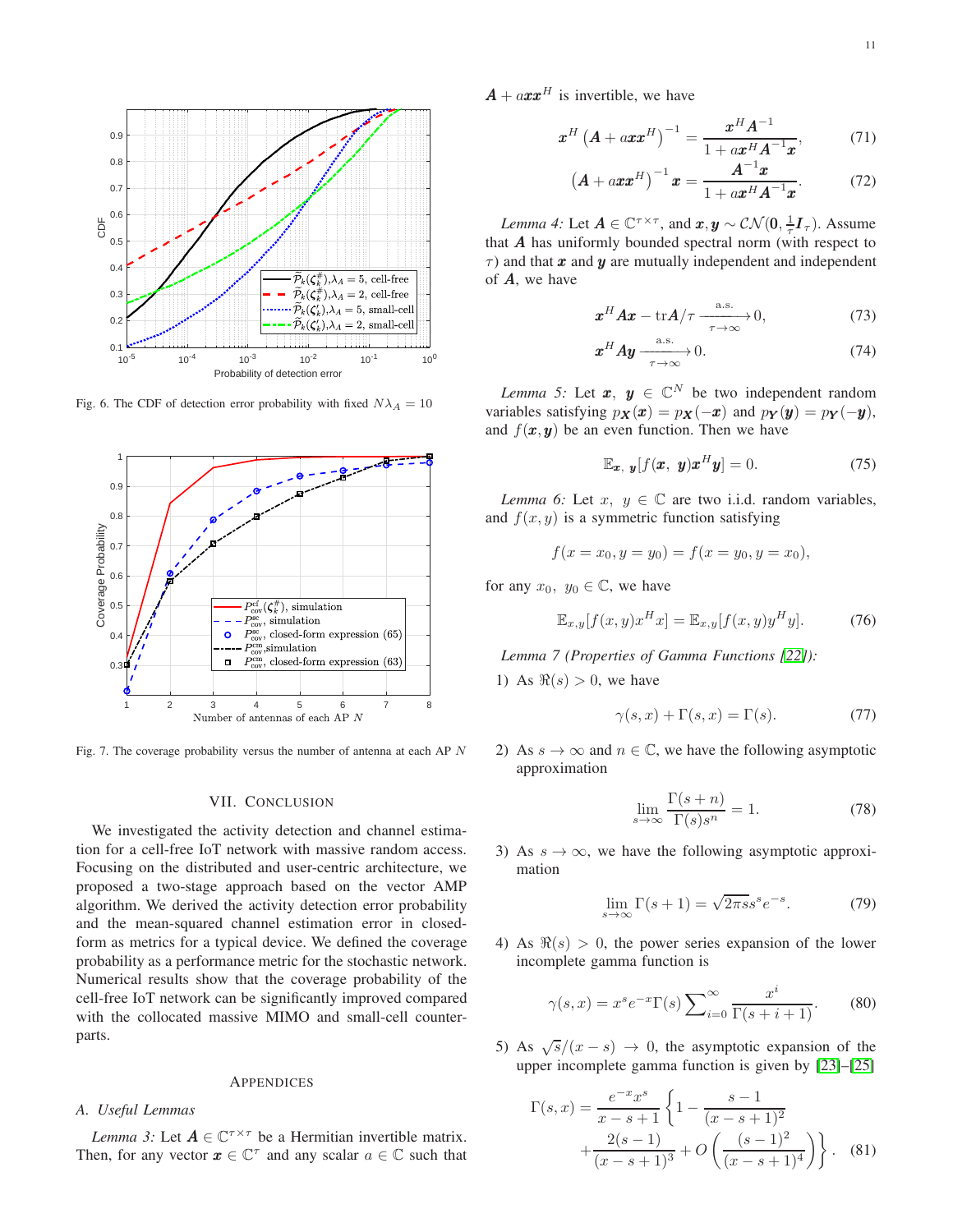$$
\Theta_{m,(t+1)} = \frac{I}{E} + \frac{|\mathcal{D}_m|}{\tau} \mathbb{E}_{\mathcal{D}_m} \left\{ [\eta(\hat{\mathbf{X}}_{m,k,(t)}) - \mathbf{X}_{m,k}] [\eta(\hat{\mathbf{X}}_{m,k,(t)}) - \mathbf{X}_{m,k}]^H \right\} \n\stackrel{(a)}{=} \frac{I}{E} + \frac{|\mathcal{D}_m|}{\tau} \mathbb{E}_{\mathcal{D}_m} \left\{ \left[ \xi_{m,k,(t)} \hat{\mathbf{X}}_{m,k,(t)} - \mathbf{X}_{m,k} \right] \left[ \xi_{m,k,(t)} \hat{\mathbf{X}}_{m,k,(t)} - \mathbf{X}_{m,k} \right]^H \right\} \n\stackrel{(b)}{=} \frac{I}{E} + \frac{|\mathcal{D}_m|}{\tau} \mathbb{E}_{\mathcal{D}_m} \left\{ \left( \xi_{m,k,(t)} - 1 \right)^2 \mathbf{X}_{m,k} \mathbf{X}_{m,k}^H + \left( \xi_{m,k,(t)} \theta_{(t)} \right)^2 \mathbf{V}_{m,k} \mathbf{V}_{m,k}^H \right. \n\left. + \left( \xi_{m,k,(t)} - 1 \right) \xi_{m,k,(t)} \theta_{(t)} \left( \mathbf{X}_{m,k} \mathbf{V}_{m,k}^H + \mathbf{V}_{m,k} \mathbf{X}_{m,k}^H \right) \right\} \n\stackrel{(c)}{=} \frac{I}{E} + \frac{|\mathcal{D}_m|}{\tau} \mathbb{E}_{\mathcal{D}_m} \left\{ \left( \xi_{m,k,(t)} - 1 \right)^2 \mathbf{X}_{m,k} \mathbf{X}_{m,k}^H + \left( \xi_{m,k,(t)} \theta_{(t)} \right)^2 \mathbf{V}_{m,k} \mathbf{V}_{m,k}^H \right\},
$$
\n(83)

*B. Proof of Theorem 1*

Since  $x_{m,k} \sim p_{x_{m,k}} = (1 - \epsilon) \delta_0 + \epsilon p_{\mathbf{g}_{m,k}}$ , where  $p_{\mathbf{g}_{m,k}}$  is the PDF of  $g_{m,k} \sim \mathcal{CN}(0, \beta_{m,k} I_N)$ , the initial state  $\Theta_{m,(0)}$ in [\(10\)](#page-3-5) can be simplified into

$$
\mathbf{\Theta}_{m,(0)} = \theta_{(m,0)} \mathbf{I}_N,\tag{82}
$$

where  $\theta_{m,(0)}$  is given in [\(13a](#page-3-2)).

For given  $\Theta_{(t)} = \theta_{m,(t)} I_N$ , using [\(11\)](#page-3-1), we have [\(83\)](#page-11-0) shown at the top of this page. Step (a) is obtained according the definition of MMSE denoiser given in [\(12\)](#page-3-0) and assumption  $\mathbf{\Theta}_{m,(t)} = \theta_{m,(t)} \mathbf{I}_N$ , step (b) is obtained according to the signal model [\(9\)](#page-3-4), step (c) is obtained using Lemma 5 since  $\xi_{m,k,(t)}$ is an even function w.r.t.  $\mathbf{X}_{m,k}$  and  $\mathbf{V}_{m,k}$  according to (13c), (12a)-(12c), and (9).

Define

$$
\mathbf{B} = \mathbb{E}_{\mathcal{D}_m} \left[ \left( \xi_{m,k,(t)} - 1 \right)^2 \mathbf{X}_{m,k} \mathbf{X}_{m,k}^H + \xi_{m,k,(t)}^2 \theta_{m,(t)}^2 \mathbf{V}_{m,k} \mathbf{V}_{m,k}^H \right].
$$
 (84)

For the non-diagonal entity  $\mathbf{B}_{(i,j)}$  with  $i \neq j$ , we have

$$
\boldsymbol{B}_{(i,j)} = \mathbb{E}_{\mathcal{D}_m} \left[ \left( \xi_{m,k,(t)} - 1 \right)^2 \left[ \boldsymbol{X}_{m,k} \right]_{(i)} \left[ \boldsymbol{X}_{m,k}^* \right]_{(j)} \right. \\ \left. + \xi_{m,k,(t)}^2 \theta_{m,(t)}^2 \left[ \boldsymbol{V}_{m,k} \right]_{(i)} \left[ \boldsymbol{V}_{m,k}^* \right]_{(j)} \right] = 0 \tag{85}
$$

where the last step follows from Lemma 5 since  $[X_{m,k}]_{(i)}$ and  $[\boldsymbol{V}_{m,k}]_{(i)}$  are independent of  $[\boldsymbol{X}_{m,k}]_{(j)}$  and  $[\boldsymbol{V}_{m,k}]_{(j)}$ , respectively. For the diagonal entities, according to Lemma 6, we have

$$
[\bm{B}]_{(i,i)} = [\bm{B}]_{(j,j)}, \ \forall i,j = 1,\cdots,N,
$$

since  $\xi_{m,k,(t)}$  is a symmetric function of the entities of  $\boldsymbol{X}_{m,k}$ and  $V_{m,k}$ . Hence, we have

$$
[\boldsymbol{B}]_{(i,i)} = \frac{\text{tr}[\boldsymbol{B}]}{N}, \ \forall i = 1, \cdots, N. \tag{86}
$$

According to [\(85\)](#page-11-1) and [\(86\)](#page-11-2),  $\Theta_{m,(t+1)}$  can be further simplified as

$$
\mathbf{\Theta}_{m,(t+1)} = \theta_{m,(t+1)} \mathbf{I}_N,\tag{87}
$$

with  $\theta_{m,(t+1)}$  defined in [\(13b](#page-3-2)). Combining [\(82\)](#page-11-3) and [\(87\)](#page-11-4), we complete the proof.

# *C. Proof of Lemma 1*

<span id="page-11-3"></span>For  $c \in (0,1)$ , we have

<span id="page-11-0"></span>
$$
\lim_{s \to +\infty} \frac{\gamma(s, cs)}{\Gamma(s)} \stackrel{\text{(80)}}{=} \lim_{s \to +\infty} \frac{(cs)^s}{e^{(cs)}} \sum_{i=0}^{\infty} \frac{(cs)^i}{\Gamma(s+i+1)}
$$
\n
$$
\stackrel{\text{(78)}}{\geq} \lim_{s \to +\infty} \frac{(cs)^s}{e^{(cs)}} \sum_{i=0}^{\infty} \frac{(cs)^i}{\Gamma(s)(s)^{i+1}}
$$
\n
$$
= \lim_{s \to +\infty} \frac{(cs)^s}{s\Gamma(s)e^{(cs)}} \sum_{i=0}^{\infty} (c)^i
$$
\n
$$
= \lim_{s \to +\infty} \frac{(cs)^s e^{(-cs)}}{s(1-c)\Gamma(s)}
$$
\n
$$
\stackrel{\text{(78)}}{=} \lim_{s \to +\infty} \frac{(cs)^s e^{(-cs)}}{(1-c)\Gamma(s+1)}
$$
\n
$$
\stackrel{\text{(79)}}{=} \lim_{s \to +\infty} \frac{(cs)^s e^s}{\sqrt{2\pi s} s^s (1-c)e^{(cs)}}
$$
\n
$$
= \lim_{s \to +\infty} \frac{1}{(1-c)\sqrt{2\pi s}} \left(\frac{ce}{e^c}\right)^s
$$
\n
$$
= 0,
$$
\n(88)

<span id="page-11-1"></span>where the last step is based on the fact

$$
0 < \frac{ce}{e^c} < 1, \text{ as } 0 \le c \le 1.
$$

Consider now the case  $c' > 1$ . By substituting  $x = c's$  into [\(81\)](#page-10-6) and taking the limit, we obtain

$$
\lim_{s \to +\infty} \frac{\Gamma(s, c's)}{\Gamma(s)} = \lim_{s \to +\infty} \frac{(c's)^s e^{(-c's)}}{(c'-1)s\Gamma(s)}
$$
\n
$$
\stackrel{(78)}{=} \lim_{s \to +\infty} \frac{(c's)^s e^{(-c's)}}{(c'-1)\Gamma(s+1)}
$$
\n
$$
\stackrel{(79)}{=} \lim_{s \to +\infty} \frac{(c's)^s e^{(-c's)} e^s}{(c'-1)\sqrt{2\pi s} s^s}
$$
\n
$$
= \lim_{s \to +\infty} \frac{1}{(c'-1)\sqrt{2\pi s}} \left(\frac{c'e}{e^{c'}}\right)^s
$$
\n
$$
= 0,
$$
\n(89)

<span id="page-11-4"></span><span id="page-11-2"></span>where the last equality is based on the fact

$$
0 < \frac{ce}{e^c} < 1, \text{ as } c > 1.
$$